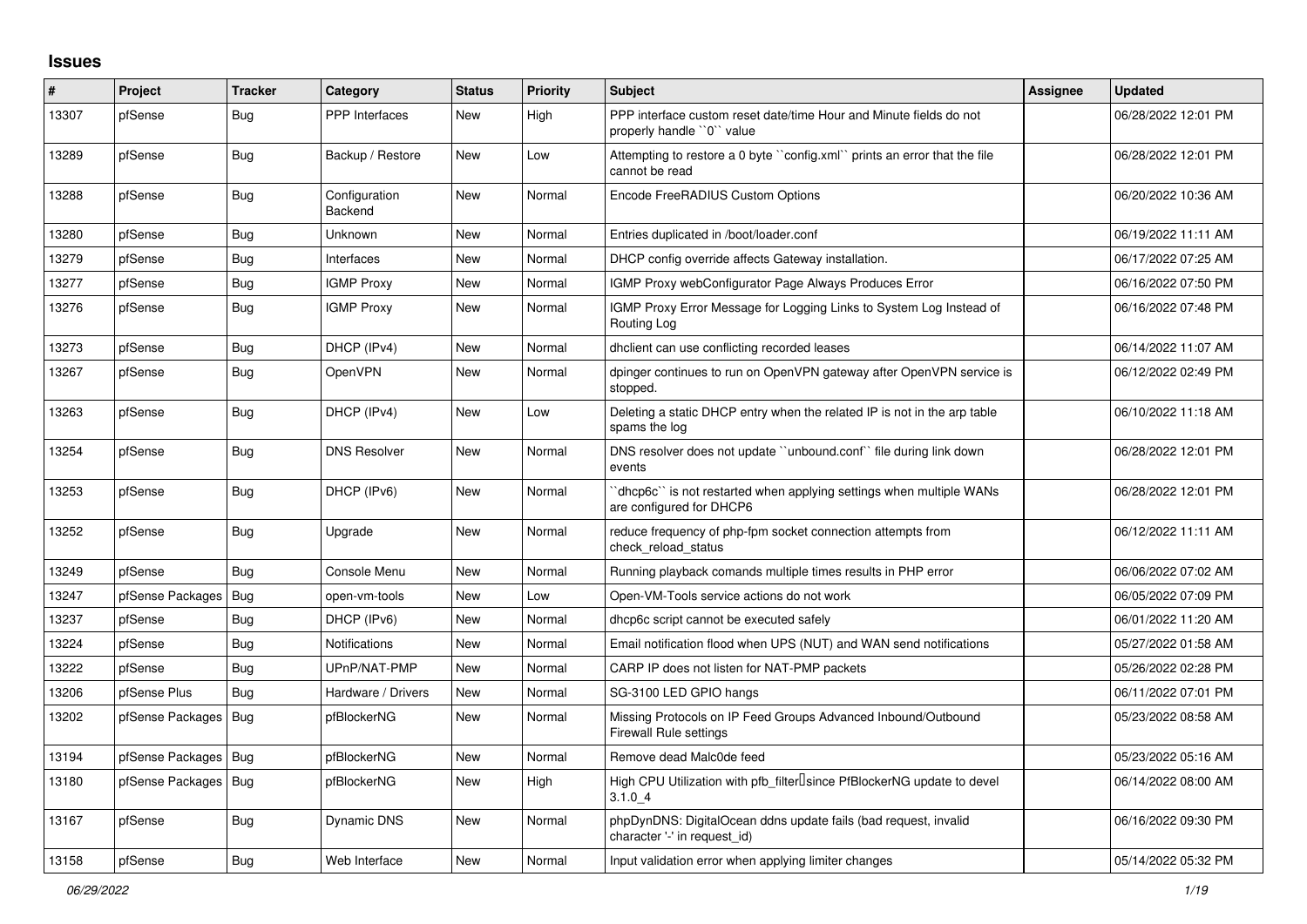| #     | Project                | <b>Tracker</b> | Category                                        | <b>Status</b> | <b>Priority</b> | <b>Subject</b>                                                                                                                      | <b>Assignee</b> | <b>Updated</b>      |
|-------|------------------------|----------------|-------------------------------------------------|---------------|-----------------|-------------------------------------------------------------------------------------------------------------------------------------|-----------------|---------------------|
| 13144 | pfSense                | Bug            | Rules / NAT                                     | <b>New</b>    | Very Low        | Firewall rule entries can get out of sync when entries are deleted while<br>other administrators are editing entries simultaneously |                 | 05/10/2022 07:26 AM |
| 13141 | pfSense Packages       | Bug            | squidguard                                      | New           | Normal          | wrong page squidguard block                                                                                                         |                 | 05/09/2022 05:33 PM |
| 13128 | pfSense Packages       | Bug            | Zabbix                                          | New           | Normal          | Zabbix Agent 6: HA Server Setup                                                                                                     |                 | 05/05/2022 01:55 AM |
| 13110 | pfSense                | <b>Bug</b>     | CARP                                            | New           | Very Low        | changing CARP VIP address does not update outbound NAT interface IP                                                                 |                 | 05/03/2022 02:52 PM |
| 13087 | pfSense                | <b>Bug</b>     | <b>OpenVPN</b>                                  | New           | Normal          | OpenVPN Server: hide WINS servers list when netbios option is<br>unchecked while WINS servers is checked                            |                 | 04/22/2022 10:29 AM |
| 13076 | pfSense                | Bug            | Gateway Monitoring                              | New           | Normal          | Marking a gateway as down does not affect IPsec entries using gateway<br>groups                                                     |                 | 06/28/2022 12:01 PM |
| 13074 | pfSense Plus           | <b>Bug</b>     | Cryptographic<br>Modules                        | <b>New</b>    | Normal          | AES-GCM with SafeXcel on Netgate 2100 causes MBUF overload                                                                          |                 | 06/12/2022 11:14 AM |
| 13073 | pfSense Packages   Bug |                | Squid                                           | New           | Normal          | ClamAV - clamd dies with high CPU load and thus the C-ICAP of<br>squid-reverse proxy causes http:500 errors                         |                 | 04/19/2022 05:38 AM |
| 13068 | pfSense                | Bug            | Aliases / Tables                                | New           | Normal          | Error loading rules when URL Table IPs content is empty                                                                             |                 | 04/17/2022 09:07 PM |
| 13067 | pfSense                | Bug            | <b>FilterDNS</b>                                | <b>New</b>    | Normal          | filterdns resolve interval is twice the intended value                                                                              |                 | 04/17/2022 07:45 PM |
| 13053 | pfSense Packages       | Bug            | <b>ACME</b>                                     | <b>New</b>    | Normal          | LoopiaAPI error handling                                                                                                            |                 | 05/05/2022 10:58 AM |
| 13051 | pfSense                | Bug            | <b>Traffic Shaper</b><br>(ALTQ)                 | <b>New</b>    | Normal          | Firewall traffic shaper by interface selection unknow                                                                               |                 | 04/12/2022 07:03 AM |
| 13046 | pfSense                | <b>Bug</b>     | Rules / NAT                                     | New           | Normal          | Floating rule applied to IPv6 interface with a SLAAC DHCPv6 gateway<br>reports error on boot                                        |                 | 04/11/2022 09:50 AM |
| 13045 | pfSense Packages       | Bug            | WireGuard                                       | <b>New</b>    | Normal          | Firewall floating rules ignore WireGuard traffic                                                                                    |                 | 04/11/2022 09:40 AM |
| 13043 | pfSense Packages       | Bug            | WireGuard                                       | New           | Normal          | OSPF over Wireguard interface doesn't populate neighbors after reboot                                                               |                 | 04/11/2022 09:22 AM |
| 13018 | pfSense Packages       | Bug            | pfBlockerNG                                     | New           | Normal          | TLD and DNSBL Safesearch DOH conflict disables TLD block when<br>conflicting DOH FQDN is deselected or whitelisted                  |                 | 04/01/2022 05:59 PM |
| 13003 | pfSense                | Bug            | Hardware / Drivers                              | <b>New</b>    | Normal          | Malicious Driver Detection event on ixl driver                                                                                      |                 | 06/25/2022 05:00 PM |
| 13000 | pfSense                | <b>Bug</b>     | <b>IPsec</b>                                    | <b>New</b>    | Low             | IPsec AES-GCM encryption algorithm "Key Length" field should be<br>labeled "ICV Lenath"                                             |                 | 03/30/2022 07:40 AM |
| 12982 | pfSense Packages       | <b>Bug</b>     | FreeRADIUS                                      | <b>New</b>    | Normal          | FreeRadius RadReply table entries missing from pf                                                                                   |                 | 06/19/2022 05:38 PM |
| 12974 | pfSense Plus           | Bug            | Installer                                       | <b>New</b>    | Normal          | Typing anything into 1100/2100 recovery installer causes process to stop                                                            |                 | 06/05/2022 04:10 PM |
| 12960 | pfSense                | <b>Bug</b>     | Installer                                       | <b>New</b>    | Normal          | VGA installer image defaults to serial console, serial console is default in<br><b>GUI settings</b>                                 |                 | 06/28/2022 12:01 PM |
| 12950 | pfSense                | <b>Bug</b>     | Routing                                         | New           | Normal          | OpenVPN as default gateway does not get set at boot time                                                                            |                 | 04/09/2022 05:46 PM |
| 12938 | pfSense                | <b>Bug</b>     | <b>IPv6 Router</b><br>Advertisements<br>(RADVD) | New           | Normal          | MaxRtrAdvInterval would allow stale DNS servers to be deleted faster                                                                |                 | 03/12/2022 09:37 AM |
| 12927 | pfSense                | Bug            | <b>OpenVPN</b>                                  | <b>New</b>    | Normal          | OpenVPN with OCSP enabled allows connections with revoked<br>certificates                                                           |                 | 03/24/2022 08:22 AM |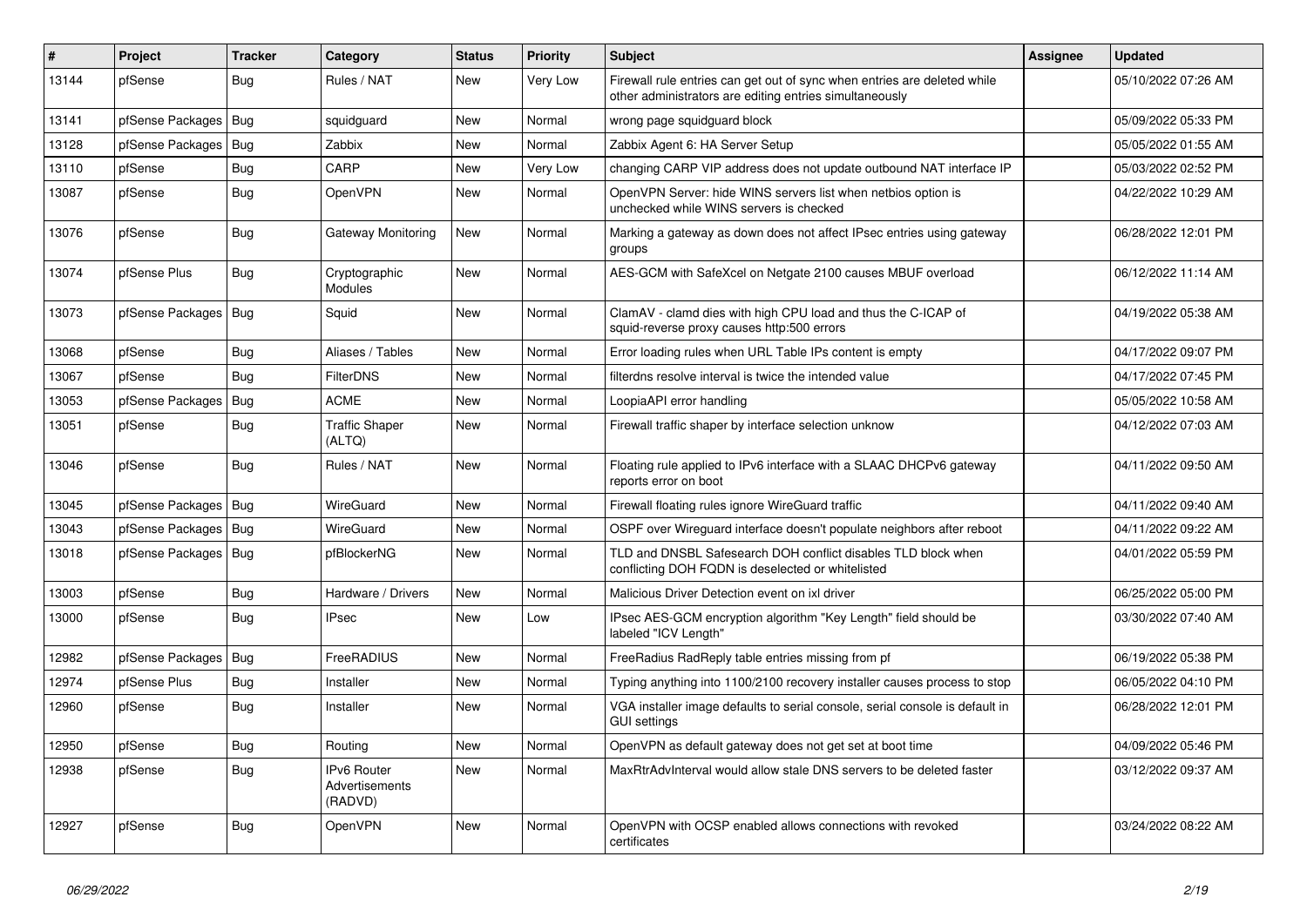| $\#$  | Project                | <b>Tracker</b> | Category            | <b>Status</b> | <b>Priority</b> | <b>Subject</b>                                                                                                                      | <b>Assignee</b> | Updated             |
|-------|------------------------|----------------|---------------------|---------------|-----------------|-------------------------------------------------------------------------------------------------------------------------------------|-----------------|---------------------|
| 12922 | pfSense                | <b>Bug</b>     | DHCP (IPv4)         | New           | Normal          | Classless static routes received on DHCP WAN can override chosen<br>default gateway                                                 |                 | 03/28/2022 10:08 AM |
| 12905 | pfSense                | Bug            | Web Interface       | New           | Normal          | Add VLAN Re-assignment to Import Interface Mismatch Wizard                                                                          |                 | 03/07/2022 08:05 AM |
| 12899 | pfSense Packages   Bug |                | Suricata            | New           | Normal          | Suricata doesn't honor Pass List                                                                                                    |                 | 03/04/2022 01:22 PM |
| 12894 | pfSense Plus           | <b>Bug</b>     | Certificates        | New           | Low             | duplicating freshly created certificates through refreshing                                                                         |                 | 03/03/2022 02:35 PM |
| 12888 | pfSense                | <b>Bug</b>     | Rules / NAT         | New           | Normal          | pfSense sends un-NATed packets during OpenVPN startup                                                                               |                 | 03/01/2022 03:13 PM |
| 12875 | pfSense                | Bug            | Package System      | New           | Normal          | Import zabbix-agent6 and zabbix-proxy6 from FreeBSD Ports                                                                           |                 | 05/28/2022 06:50 PM |
| 12857 | pfSense                | Bug            | Gateways            | New           | Normal          | Firewall gateway goes away when making changes to Bridge0 device                                                                    |                 | 02/27/2022 11:20 AM |
| 12850 | pfSense                | Bug            | Routing             | New           | Low             | Console error during boot: "route: route has not been found"                                                                        |                 | 02/22/2022 08:27 AM |
| 12845 | pfSense Packages       | Bug            | softflowd           | New           | Normal          | softflowd wrong vlan tag                                                                                                            |                 | 02/21/2022 10:40 AM |
| 12828 | pfSense                | Bug            | Wireless            | New           | Normal          | pfSense keeps crashing (Fatal trap 12: page fault while in kernel mode)                                                             |                 | 02/21/2022 07:55 AM |
| 12823 | pfSense                | Bug            | DHCP (IPv6)         | New           | Normal          | Multiple DHCP6 WAN connections PPPoE interface 'defached' status                                                                    |                 | 02/18/2022 05:39 AM |
| 12822 | pfSense Packages       | Bug            | pfBlockerNG         | New           | Normal          | IPv4 Source ASN format not working                                                                                                  |                 | 02/18/2022 10:47 AM |
| 12797 | pfSense                | Bug            | UPnP/NAT-PMP        | New           | Normal          | UPnP+STUN forms invalid outbound NAT rules using the external<br>address discovered from STUN                                       |                 | 02/15/2022 01:01 PM |
| 12774 | pfSense                | Bug            | Backup / Restore    | New           | Normal          | Picture widget image is not saved in backup                                                                                         |                 | 04/04/2022 04:48 AM |
| 12767 | pfSense Packages   Bug |                | Avahi               | New           | Normal          | 'Package radavahi-daemon does does not exist in current pfSense<br>version and it has been removed"" message on pfSense 2.7 restore |                 | 02/07/2022 11:28 AM |
| 12764 | pfSense                | <b>Bug</b>     | Gateways            | New           | Normal          | VTI gateway status is pending after assigning the VTI interface                                                                     |                 | 02/07/2022 05:41 AM |
| 12759 | pfSense Plus           | Bug            | Package System      | New           | Very Low        | Proprietary packages link to non-existant or non-public github pages                                                                |                 | 02/09/2022 10:43 AM |
| 12751 | pfSense Packages       | Bug            | <b>FRR</b>          | New           | Normal          | Improve FRR route restoration after gateway events                                                                                  |                 | 02/06/2022 11:07 PM |
| 12747 | pfSense                | <b>Bug</b>     | Logging             | New           | Normal          | System log is filled by sshguard                                                                                                    |                 | 05/03/2022 03:08 AM |
| 12737 | pfSense                | Bug            | Certificates        | <b>New</b>    | Normal          | CApath is not defined by default in curl                                                                                            |                 | 06/28/2022 12:01 PM |
| 12732 | pfSense Packages       | Bug            | squidguard          | New           | High            | Squid https filtering squidguard acl target list - erratic behaviour                                                                |                 | 01/26/2022 09:11 AM |
| 12730 | pfSense                | <b>Bug</b>     | Captive Portal      | New           | Normal          | RADIUS accounting does not work if WAN is down                                                                                      |                 | 01/26/2022 05:13 AM |
| 12726 | pfSense                | <b>Bug</b>     | Authentication      | New           | Normal          | LDAP select container button auto populate                                                                                          |                 | 01/25/2022 01:48 PM |
| 12708 | pfSense                | <b>Bug</b>     | Aliases / Tables    | New           | Normal          | alias with non resolving DNS entry breaks underlying pf table                                                                       |                 | 02/20/2022 06:13 PM |
| 12667 | pfSense Packages   Bug |                | WireGuard           | <b>New</b>    | Normal          | Firewall Crashed After Upgrading Wireguard                                                                                          |                 | 01/07/2022 09:18 AM |
| 12655 | pfSense Packages   Bug |                | Telegraf            | New           | Normal          | telegraf, wireguard plugin failing                                                                                                  |                 | 12/30/2021 05:51 PM |
| 12648 | pfSense                | Bug            | Captive Portal      | New           | Normal          | Undocumented variables 'listenporthttp' and 'listenporthttps'                                                                       |                 | 12/28/2021 10:44 AM |
| 12632 | pfSense                | Bug            | Gateways            | New           | High            | Assigning a /30 WAN IP address at the console does not save the<br>gateway correctly                                                |                 | 06/28/2022 12:01 PM |
| 12612 | pfSense                | <b>Bug</b>     | <b>DNS Resolver</b> | New           | Normal          | DNS Resolver is restarted during every "rc.newwanip" event                                                                          |                 | 06/28/2022 12:01 PM |
| 12607 | pfSense Plus           | <b>Bug</b>     | Hardware / Drivers  | New           | High            | Instability with Snort Inline with AWS Instances                                                                                    |                 | 01/10/2022 09:03 PM |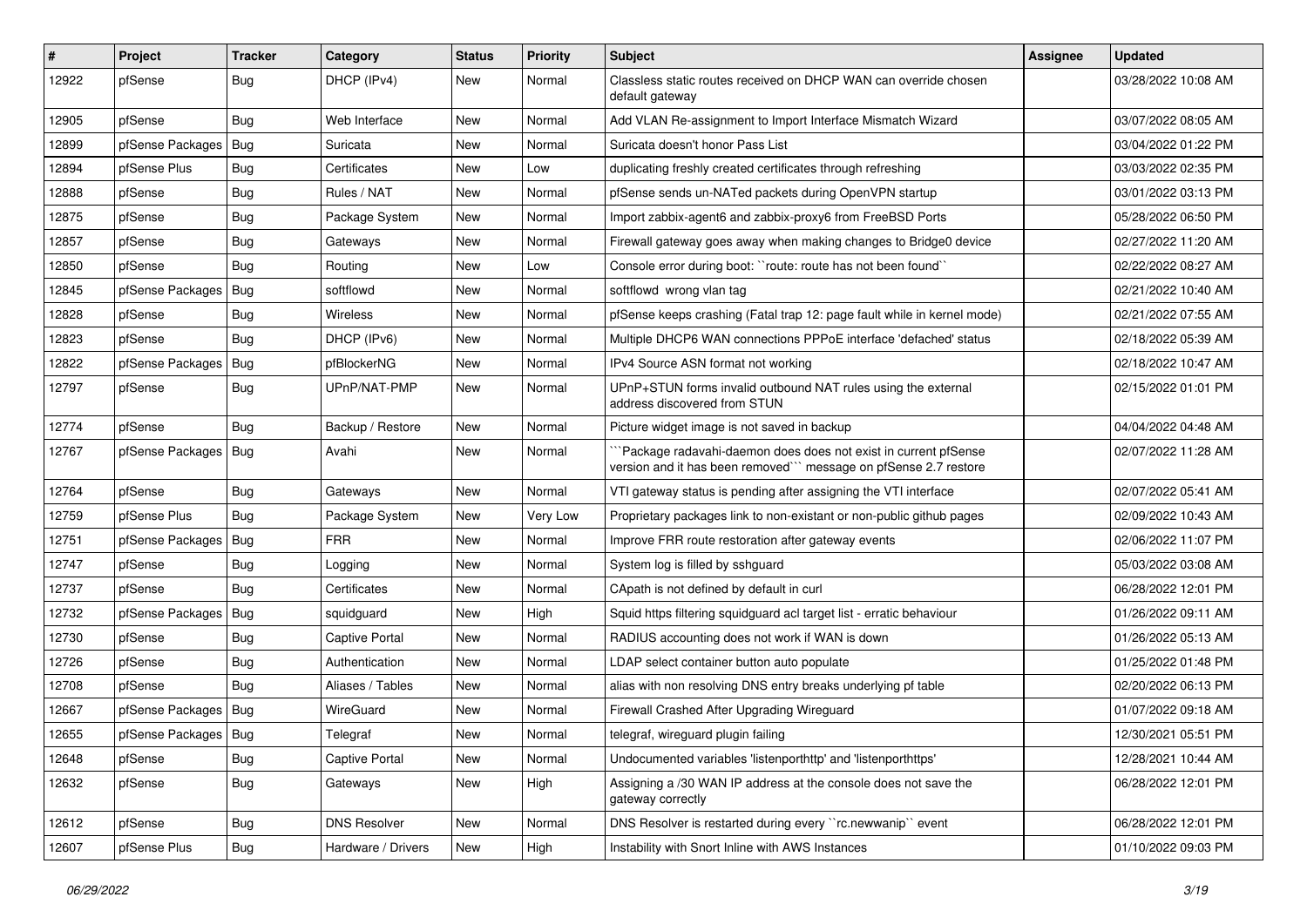| $\vert$ # | Project                | <b>Tracker</b> | Category                        | <b>Status</b> | <b>Priority</b> | <b>Subject</b>                                                                                                                   | <b>Assignee</b> | <b>Updated</b>      |
|-----------|------------------------|----------------|---------------------------------|---------------|-----------------|----------------------------------------------------------------------------------------------------------------------------------|-----------------|---------------------|
| 12563     | pfSense                | <b>Bug</b>     | OpenVPN                         | <b>New</b>    | Normal          | OpenVPN server doesn't support Framed-IPv6-Address RADIUS attribute                                                              |                 | 12/03/2021 11:19 AM |
| 12552     | pfSense                | <b>Bug</b>     | OpenVPN                         | <b>New</b>    | Normal          | "Pull DNS" option within OpenVPN client does not cause pfSense to use<br>DNS servers assigned by remote OpenVPN server           |                 | 12/08/2021 08:45 AM |
| 12542     | pfSense                | Bug            | Virtual IP Addresses            | <b>New</b>    | Normal          | Cannot assign a same IPv6 Link-Local address to different interfaces                                                             |                 | 11/25/2021 01:41 AM |
| 12539     | pfSense                | Bug            | Interfaces                      | <b>New</b>    | Low             | Changing VLAN ID for LAN interface in assignments silently fails.                                                                |                 | 11/23/2021 04:12 AM |
| 12538     | pfSense Packages       | Bug            | PIMD                            | <b>New</b>    | Normal          | PIMD sub-interface bug                                                                                                           |                 | 11/20/2021 09:44 PM |
| 12519     | pfSense                | Bug            | Authentication                  | <b>New</b>    | Normal          | Fail authentication using special character in password via the LDAP<br>connector                                                |                 | 11/12/2021 07:39 AM |
| 12509     | pfSense                | <b>Bug</b>     | OpenVPN                         | <b>New</b>    | Normal          | Deffered authentication does not work with auth-gen-token external-auth<br>or pusk "auth-token"                                  |                 | 11/08/2021 04:01 AM |
| 12508     | pfSense                | <b>Bug</b>     | <b>DHCP Relay</b>               | <b>New</b>    | Normal          | <b>DHCP Relay over VPN</b>                                                                                                       |                 | 11/06/2021 11:25 AM |
| 12504     | pfSense                | Bug            | Interfaces                      | <b>New</b>    | Normal          | BCM57412 NetXtreme-E 10Gb RDMA Ethernet controller issue                                                                         |                 | 11/05/2021 04:51 AM |
| 12483     | pfSense                | <b>Bug</b>     | Configuration<br>Backend        | <b>New</b>    | Normal          | GUI creates inconsistent config.xml                                                                                              |                 | 10/23/2021 06:48 AM |
| 12467     | pfSense                | Bug            | <b>Captive Portal</b>           | <b>New</b>    | Normal          | CP error on client disconnect after reboot                                                                                       |                 | 10/17/2021 05:35 AM |
| 12451     | pfSense                | Bug            | <b>Virtual IP Addresses</b>     | <b>New</b>    | Normal          | deleteVIP() does not check RFC2136 Update Source                                                                                 |                 | 10/13/2021 10:06 AM |
| 12444     | pfSense Packages   Bug |                | ntop                            | New           | Normal          | ntopng throws errors when viewing single host                                                                                    |                 | 10/11/2021 12:39 PM |
| 12436     | pfSense                | Bug            | PPPoE Server                    | <b>New</b>    | Normal          | Pppoe server config gui does not allow setting of chap authentication, and<br>sets the network start address for allocation to 0 |                 | 10/21/2021 08:15 AM |
| 12421     | pfSense                | <b>Bug</b>     | Rules / NAT                     | <b>New</b>    | Normal          | IPV6 limiter bug                                                                                                                 |                 | 10/02/2021 08:44 AM |
| 12401     | pfSense                | Bug            | <b>Traffic Graphs</b>           | <b>New</b>    | Normal          | Traffic graphs with untagged and tagged VLAN on same interface                                                                   |                 | 09/23/2021 09:18 PM |
| 12393     | pfSense                | <b>Bug</b>     | <b>Traffic Shaper</b><br>(ALTQ) | <b>New</b>    | Low             | Priority of gOthersLow higher than default queues                                                                                |                 | 09/21/2021 02:48 PM |
| 12357     | pfSense                | Bug            | Captive Portal                  | New           | Normal          | Captive Portal popup Logout button loads full login page in popup when<br>clicked                                                |                 | 10/27/2021 12:10 PM |
| 12338     | pfSense Packages   Bug |                | <b>RRD Summary</b>              | <b>New</b>    | Normal          | RRD Summary does not report data on 3100                                                                                         |                 | 04/15/2022 02:54 PM |
| 12286     | pfSense Packages   Bug |                | FreeRADIUS                      | <b>New</b>    | Normal          | Add support for ntlm auth in LDAP                                                                                                |                 | 08/20/2021 08:27 AM |
| 12283     | pfSense                | Bug            | Authentication                  | New           | Normal          | LDAP/RADIUS authentication servers configuration does not allow source<br>IP address to be specified                             |                 | 08/20/2021 01:15 AM |
| 12260     | pfSense Packages   Bug |                | ntop                            | <b>New</b>    | Normal          | Update popup and version missmatch?                                                                                              |                 | 01/08/2022 05:53 AM |
| 12259     | pfSense                | Bug            | <b>Operating System</b>         | <b>New</b>    | Normal          | Intel em NICs Suffering Performance Degradation on FreeBSD12                                                                     |                 | 02/25/2022 09:28 PM |
| 12249     | pfSense                | Bug            | Backup / Restore                | <b>New</b>    | Normal          | HAProxy causing failed ACB backups                                                                                               |                 | 11/15/2021 11:58 PM |
| 12188     | pfSense Packages   Bug |                | OpenVPN Client<br>Export        | <b>New</b>    | Normal          | client export breaks multi remote configurations                                                                                 |                 | 10/02/2021 05:58 PM |
| 12178     | pfSense Packages   Bug |                | WireGuard                       | <b>New</b>    | Low             | WireGuard always shows 'Configuring WireGuard tunnelsdone.'<br>message on boot                                                   |                 | 07/30/2021 06:58 AM |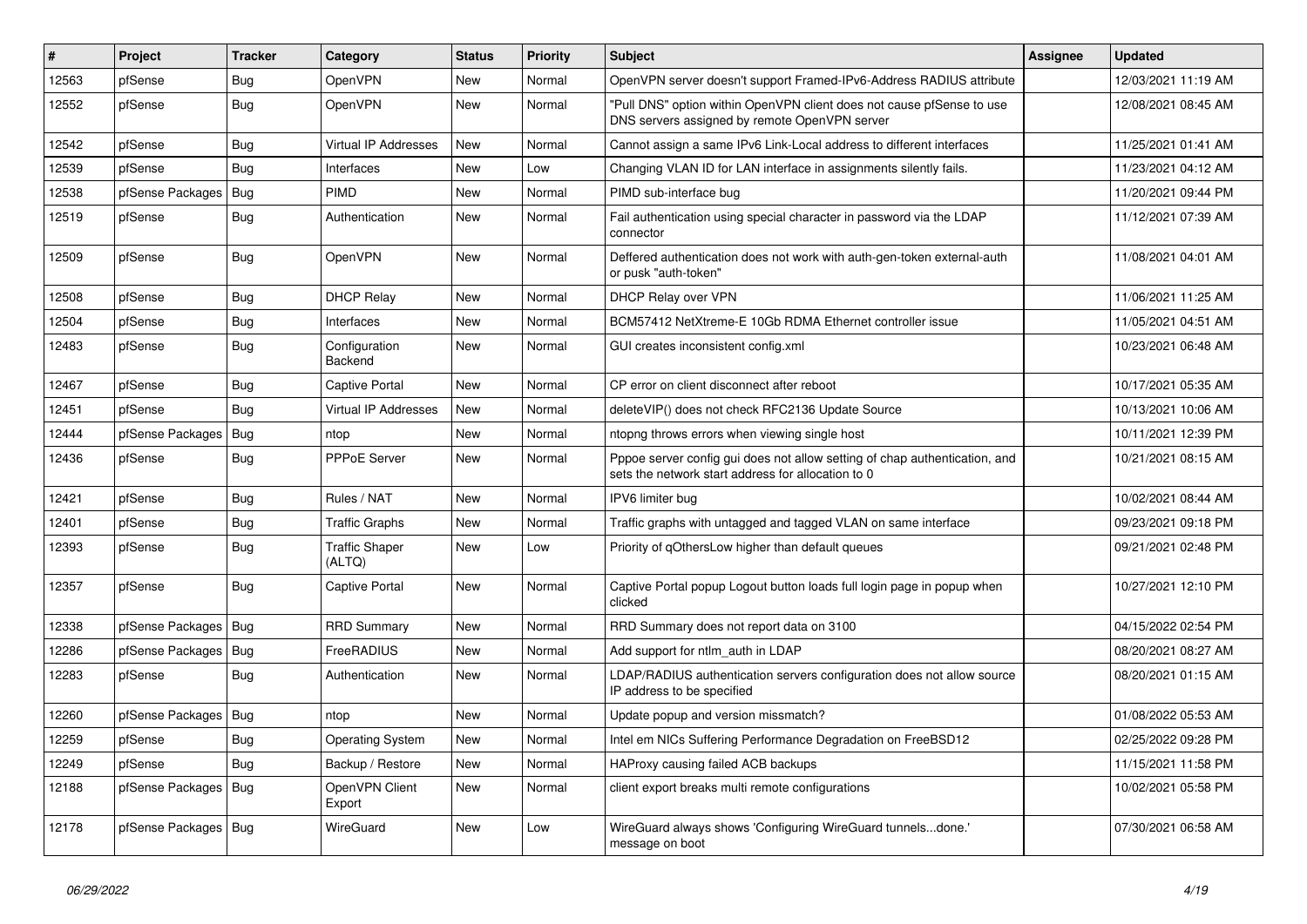| #     | Project                | <b>Tracker</b> | Category           | <b>Status</b> | Priority  | <b>Subject</b>                                                                                           | <b>Assignee</b> | <b>Updated</b>      |
|-------|------------------------|----------------|--------------------|---------------|-----------|----------------------------------------------------------------------------------------------------------|-----------------|---------------------|
| 12130 | pfSense Packages   Bug |                | Zeek               | New           | Normal    | Zeek fails to start                                                                                      |                 | 07/15/2021 02:00 AM |
| 12126 | pfSense Packages   Bug |                | FreeRADIUS         | <b>New</b>    | Normal    | freeradius3 0.15.7 31                                                                                    |                 | 10/11/2021 08:21 AM |
| 12122 | pfSense                | Bug            | Web Interface      | New           | Normal    | Perform greedy actions asychronously                                                                     |                 | 07/10/2021 01:10 PM |
| 12095 | pfSense                | Bug            | Authentication     | New           | Normal    | Memory leak in pcscd                                                                                     |                 | 06/01/2022 01:01 PM |
| 12084 | pfSense Packages       | Bug            | <b>FRR</b>         | New           | Normal    | libfrr.so.0 error on SG-1100                                                                             |                 | 06/26/2021 08:22 AM |
| 12070 | pfSense                | Bug            | DHCP (IPv4)        | New           | Low       | VLAN0 for WAN DHCP                                                                                       |                 | 12/23/2021 04:31 PM |
| 12067 | pfSense                | Bug            | DHCP (IPv4)        | New           | Very Low  | <b>DHCP Monitoring Statistics Error</b>                                                                  |                 | 06/21/2021 08:39 AM |
| 12056 | pfSense                | Bug            | Logging            | New           | Normal    | Filterlog says "Unknown Option %u"                                                                       |                 | 06/18/2021 05:51 AM |
| 12033 | pfSense Packages   Bug |                | pfBlockerNG        | New           | Normal    | maxmindb and _sqlite3 modules not found                                                                  |                 | 10/01/2021 04:42 AM |
| 12013 | pfSense                | Bug            | Logging            | <b>New</b>    | Low       | Reading log data is inefficient in certain cases                                                         |                 | 06/08/2021 07:35 AM |
| 12009 | pfSense Packages   Bug |                | Zabbix             | New           | Normal    | Zabbix Agent starts twice by /etc/rc.start packages                                                      |                 | 06/08/2021 01:35 AM |
| 11970 | pfSense Packages   Bug |                | Coreboot           | New           | Normal    | Netgate Firmware Upgrade Doesn't Work on XG-2758                                                         |                 | 04/21/2022 12:39 PM |
| 11953 | pfSense                | Bug            | <b>IGMP Proxy</b>  | New           | Normal    | XG-1541 crashes when igmpproxy is enabled and network interfaces<br>status change                        |                 | 05/24/2021 04:55 PM |
| 11925 | pfSense                | Bug            | OpenVPN            | <b>New</b>    | Normal    | Calling-Station-Id always set to WAN IP                                                                  |                 | 05/14/2021 09:27 AM |
| 11898 | pfSense Packages   Bug |                | apcupsd            | New           | Normal    | PHP error from apcupsd dashboard widget                                                                  |                 | 05/07/2021 09:12 AM |
| 11872 | pfSense                | Bug            | Interfaces         | New           | Normal    | gif interfaces reporting incorrect traffic counters                                                      |                 | 12/30/2021 04:00 AM |
| 11848 | pfSense Packages   Bug |                | Squid              | <b>New</b>    | Normal    | Issue with squid cache download speed                                                                    |                 | 04/23/2021 09:30 PM |
| 11841 | pfSense Packages   Bug |                | <b>FRR</b>         | New           | Normal    | FRR access lists default bahavior changed to permit by default                                           |                 | 04/22/2021 09:52 AM |
| 11835 | pfSense Packages   Bug |                | <b>FRR</b>         | New           | Normal    | FRR OSPF redistributed connected routes disappearing                                                     |                 | 04/22/2021 07:11 AM |
| 11802 | pfSense Packages   Bug |                | FreeRADIUS         | New           | Normal    | FreeRADIUS sync                                                                                          |                 | 05/10/2021 04:18 AM |
| 11786 | pfSense                | <b>Bug</b>     | Services           | New           | Normal    | SSH incomplete setup and startup fail while recovering XML backup in a<br>fresh install of pfSense 2.5.0 |                 | 04/17/2021 01:36 PM |
| 11780 | pfSense Packages   Bug |                | Suricata           | New           | Very High | Suricata package fails to prune suricata.log                                                             |                 | 08/06/2021 07:18 AM |
| 11778 | pfSense                | Bug            | OpenVPN            | New           | Normal    | OpenVPN uses 100% CPU after experiencing packet loss                                                     |                 | 02/28/2022 07:38 AM |
| 11777 | pfSense Packages       | Bug            | Unbound            | New           | Very Low  | Input validation prevents DNS Resolver from being disabled                                               |                 | 04/05/2021 05:51 PM |
| 11770 | pfSense Plus           | Bug            | Hardware / Drivers | New           | Normal    | Pantech UML295 USB Modem No Longer Functional                                                            |                 | 04/01/2021 11:28 AM |
| 11763 | pfSense Packages   Bug |                | Status Monitoring  | <b>New</b>    | Normal    | Traffic graphs refresh issue                                                                             |                 | 05/03/2021 09:44 AM |
| 11761 | pfSense                | Bug            | L <sub>2</sub> TP  | New           | Normal    | L2TP/IPsec VPN : PPP LCP negotiation occurs before user authentication                                   |                 | 03/31/2021 04:52 AM |
| 11759 | pfSense                | <b>Bug</b>     | Dashboard          | New           | Normal    | Traffic graphs on dashboard double upload on pppoe links                                                 |                 | 12/30/2021 04:00 AM |
| 11742 | pfSense Packages       | Bug            | Suricata           | New           | Normal    | Blocking / Unblocking is not working correctly.                                                          |                 | 09/01/2021 11:08 AM |
| 11731 | pfSense                | Bug            | Hardware / Drivers | New           | Normal    | Missing support for Realtek USB NICs                                                                     |                 | 03/30/2021 04:32 AM |
| 11730 | pfSense                | Bug            | Web Interface      | New           | Normal    | Improve visibility of option selections in dark themes                                                   |                 | 03/25/2021 09:38 PM |
| 11724 | pfSense                | Bug            | Package System     | New           | Normal    | Packages unexpectedly removed when changing update branches                                              |                 | 03/29/2021 08:09 AM |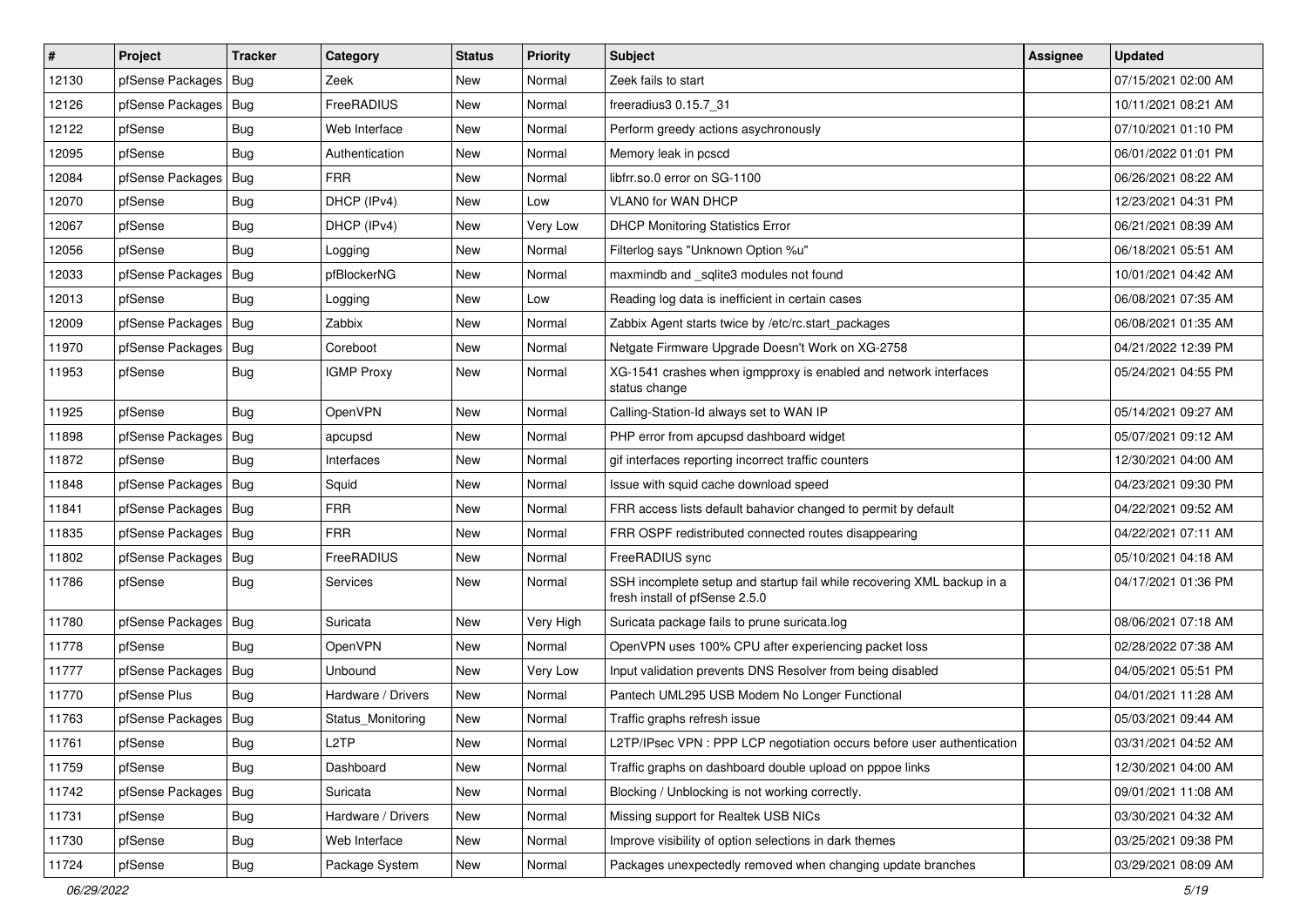| #     | Project                | Tracker    | Category         | <b>Status</b> | Priority | <b>Subject</b>                                                                                                                                                                                  | <b>Assignee</b> | <b>Updated</b>      |
|-------|------------------------|------------|------------------|---------------|----------|-------------------------------------------------------------------------------------------------------------------------------------------------------------------------------------------------|-----------------|---------------------|
| 11717 | pfSense                | Bug        | Rules / NAT      | New           | Normal   | Incorrect port forwarding rules if Destination port alias is not equal to<br>Redirect target port alias                                                                                         |                 | 03/22/2021 06:06 AM |
| 11715 | pfSense                | Bug        | OpenVPN          | New           | Normal   | OpenVPN MTU                                                                                                                                                                                     |                 | 03/22/2021 01:35 AM |
| 11666 | pfSense                | <b>Bug</b> | Logging          | New           | Normal   | GUI Firewall log search not parsing filter.log beyond hard coded limit                                                                                                                          |                 | 03/12/2021 11:38 AM |
| 11657 | pfSense                | Bug        | Interfaces       | New           | Normal   | netmap ring reinit error                                                                                                                                                                        |                 | 03/18/2021 10:32 PM |
| 11650 | pfSense Packages       | Bug        | <b>FRR</b>       | New           | Very Low | FRR configuration broken on restore of manually edited FRR config<br>sections                                                                                                                   |                 | 03/10/2021 08:50 AM |
| 11641 | pfSense                | <b>Bug</b> | Interfaces       | New           | Normal   | On xn based interfaces without the VLANMTU flag the first VLAN tag<br>defined does not follow the parent interface MTU settings. All subsequent<br>VLAN tags follow the parent interface's MTU. |                 | 03/09/2021 06:42 PM |
| 11619 | pfSense                | Bug        | Upgrade          | New           | Normal   | Unable to upgrade 2.4.4-p3 to 2.5/21.02-p1                                                                                                                                                      |                 | 08/15/2021 10:00 AM |
| 11610 | pfSense Packages       | Bug        | NET-SNMP         | New           | Normal   | NET-SNMP is not setting the correct permissions on AgentX                                                                                                                                       |                 | 06/28/2021 07:54 AM |
| 11592 | pfSense Packages       | Bug        | node exporter    | New           | Normal   | Node exporter can not read system statistics                                                                                                                                                    |                 | 10/15/2021 09:37 PM |
| 11572 | pfSense Packages       | Bug        | pfBlockerNG      | New           | High     | Auto created firewall rules have IPv4 as protocol only - even for IPv6 lists.                                                                                                                   |                 | 06/25/2022 10:59 AM |
| 11566 | pfSense                | <b>Bug</b> | Web Interface    | New           | Low      | Firewall Maximum Table Entries "default size" is whatever is entered                                                                                                                            |                 | 02/27/2021 10:01 AM |
| 11563 | pfSense Packages       | Bug        | <b>BIND</b>      | <b>New</b>    | High     | BIND GUI writes TXT records > 255 characters                                                                                                                                                    |                 | 02/27/2021 07:11 AM |
| 11556 | pfSense                | <b>Bug</b> | Rules / NAT      | New           | Normal   | Kill all states associated with a NAT address                                                                                                                                                   |                 | 03/19/2021 10:29 AM |
| 11548 | pfSense                | Bug        | Rules / NAT      | New           | Normal   | "rule expands to no valid combination" error from port forward automatic<br>rule mixing IPv4 and IPv6 elements                                                                                  |                 | 02/27/2021 03:18 PM |
| 11541 | pfSense                | Bug        | OpenVPN          | New           | Normal   | OpenVPN status does not work properly when set to TCP and Concurrent<br>Connections $= 1$                                                                                                       |                 | 03/02/2021 02:27 PM |
| 11525 | pfSense Packages   Bug |            | Suricata         | New           | Normal   | pfsense 2.5.0 release version for vlan issue to suricata                                                                                                                                        |                 | 11/11/2021 08:16 AM |
| 11522 | pfSense Packages   Bug |            | Zabbix           | New           | Normal   | fping6 error                                                                                                                                                                                    |                 | 02/24/2021 07:13 AM |
| 11509 | pfSense Packages   Bug |            | LCDProc          | New           | Low      | LCD package - not starting at boot - stop and start in Status Window not<br>possible                                                                                                            |                 | 02/23/2021 10:55 AM |
| 11503 | pfSense                | <b>Bug</b> | <b>OpenVPN</b>   | New           | Normal   | Using multiple authentication backends on an OpenVPN server fails                                                                                                                               |                 | 02/23/2021 12:23 PM |
| 11493 | pfSense Packages       | Bug        | Zabbix           | New           | Very Low | After upgrade zabbix proxy wont start                                                                                                                                                           |                 | 02/21/2021 05:31 AM |
| 11490 | pfSense Packages       | Bug        | Service Watchdog | New           | Very Low | Service Watchdog - Impacts Reboots and Package Updates                                                                                                                                          |                 | 02/22/2021 12:07 PM |
| 11479 | pfSense Packages       | Bug        | snmptt           | New           | Normal   | snmptt 1.4.2 does not work in daemon mode                                                                                                                                                       |                 | 02/20/2021 04:37 PM |
| 11473 | pfSense                | <b>Bug</b> | Web Interface    | <b>New</b>    | Normal   | System Activity shows invalid data on SG-3100                                                                                                                                                   |                 | 02/19/2021 08:12 PM |
| 11430 | pfSense                | <b>Bug</b> | Interfaces       | New           | Normal   | PHP console spam after Assigning Interfaces                                                                                                                                                     |                 | 10/09/2021 10:37 AM |
| 11429 | pfSense                | <b>Bug</b> | Web Interface    | New           | Normal   | System Log / Settings form activates "Reset Log Files" button on enter                                                                                                                          |                 | 10/28/2021 01:35 PM |
| 11418 | pfSense                | Bug        | <b>IPsec</b>     | New           | Very Low | 'NAT-T: Force' is broken for IPv6 IPsec                                                                                                                                                         |                 | 02/16/2021 08:25 AM |
| 11414 | pfSense Packages       | Bug        | pfBlockerNG      | New           | Normal   | Enabling feed "Public_DNS4_all" breaks some Google services                                                                                                                                     |                 | 02/13/2021 02:46 AM |
| 11412 | pfSense                | Bug        | Interfaces       | New           | Normal   | LLDPD Package Doesn't Work with Switchports                                                                                                                                                     |                 | 02/12/2021 08:12 PM |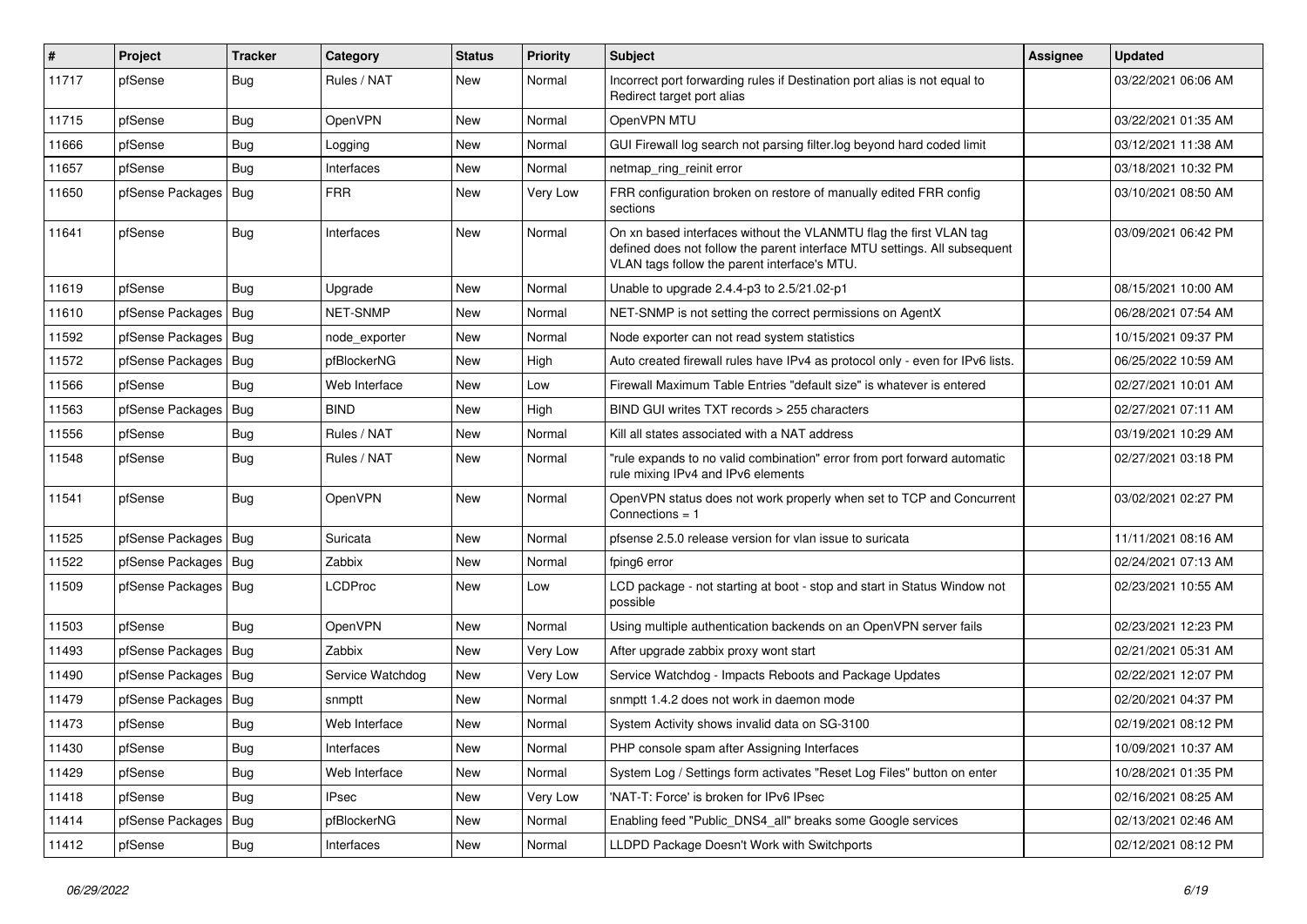| #     | Project                | <b>Tracker</b> | Category                 | <b>Status</b> | <b>Priority</b> | Subject                                                                                                                | <b>Assignee</b> | <b>Updated</b>      |
|-------|------------------------|----------------|--------------------------|---------------|-----------------|------------------------------------------------------------------------------------------------------------------------|-----------------|---------------------|
| 11398 | pfSense Packages       | Bug            | pfBlockerNG              | New           | Normal          | pfBlocker upgrade hangs forever                                                                                        |                 | 04/21/2022 12:39 PM |
| 11375 | pfSense Packages   Bug |                | apcupsd                  | <b>New</b>    | Normal          | UPS Type <blank> for USB APC</blank>                                                                                   |                 | 02/26/2021 11:10 AM |
| 11363 | pfSense                | <b>Bug</b>     | Installer                | New           | Normal          | Clean Install 2.5.0 fails due to hardware incompability                                                                |                 | 02/04/2021 11:06 AM |
| 11335 | pfSense                | Bug            | Interfaces               | New           | Normal          | Spoofing the MAC on a LAGG interface does not work for some NIC<br>types.                                              |                 | 01/29/2021 09:10 AM |
| 11268 | pfSense                | Bug            | Web Interface            | New           | Normal          | Cookie named 'id' prevents Edit form fields being set properly                                                         |                 | 09/03/2021 06:16 AM |
| 11261 | pfSense Packages   Bug |                | pfBlockerNG              | New           | Normal          | pfBlockerNG ASN numbers in IPv4 (/IPv6) Custom_List generate error(s)<br>"Invalid numeric literal at line 1, column 7" |                 | 01/28/2021 08:34 AM |
| 11235 | pfSense Packages   Bug |                | Filer                    | <b>New</b>    | Normal          | Filer run script when "state" unchanged                                                                                |                 | 01/08/2021 07:24 AM |
| 11232 | pfSense                | <b>Bug</b>     | <b>Operating System</b>  | <b>New</b>    | Normal          | Fix pfSense_fsync                                                                                                      |                 | 01/08/2021 08:53 AM |
| 11203 | pfSense                | Bug            | Certificates             | New           | Normal          | certificate manager very slow                                                                                          |                 | 12/31/2020 11:57 AM |
| 11184 | pfSense                | Bug            | FreeBSD                  | New           | Normal          | PF: State policy cannot be configurable                                                                                |                 | 02/09/2021 02:43 AM |
| 11182 | pfSense Packages       | Bug            | <b>NRPE</b>              | <b>New</b>    | Normal          | NRPE in HA syncs the bind IP                                                                                           |                 | 12/01/2021 02:15 AM |
| 11177 | pfSense                | <b>Bug</b>     | <b>Dynamic DNS</b>       | New           | Normal          | DDNSv6 not using Check IP Services                                                                                     |                 | 12/21/2020 05:02 AM |
| 11158 | pfSense Packages   Bug |                | <b>FRR</b>               | New           | High            | <b>FRR Prefix Lists</b>                                                                                                |                 | 12/30/2020 04:55 PM |
| 11149 | pfSense                | <b>Bug</b>     | <b>DHCP Relay</b>        | New           | Normal          | DHCP relay won't start with DHCP server behind gateway                                                                 |                 | 03/22/2021 05:13 AM |
| 11147 | pfSense                | Bug            | Dynamic DNS              | New           | Normal          | Domeneshop DynDNS IPv4 and IPv6                                                                                        |                 | 12/09/2020 11:47 PM |
| 11110 | pfSense                | Bug            | Backup / Restore         | <b>New</b>    | Normal          | Backup file should be checked before restoring a specific area                                                         |                 | 12/05/2020 02:50 PM |
| 11093 | pfSense                | <b>Bug</b>     | Wireless                 | New           | Low             | ral(4) driver non-functional in arm64                                                                                  |                 | 11/21/2020 10:45 AM |
| 11074 | pfSense Packages   Bug |                | <b>BIND</b>              | New           | Low             | bind Zone Settings Zones, Save button opens "Confirmation required to<br>save changes"                                 |                 | 11/16/2020 11:08 AM |
| 11040 | pfSense Packages   Bug |                | pfBlockerNG              | <b>New</b>    | Normal          | pfb filter core faults when clearing firewall log                                                                      |                 | 11/07/2020 01:44 PM |
| 11036 | pfSense Packages   Bug |                | haproxy                  | <b>New</b>    | Normal          | <b>HAproxy ACL</b>                                                                                                     |                 | 02/11/2022 11:27 AM |
| 11000 | pfSense Packages   Bug |                | haproxy                  | New           | Very Low        | haproxy deprecated trick suggested                                                                                     |                 | 12/23/2020 02:55 PM |
| 10994 | pfSense Packages   Bug |                | squidguard               | New           | Low             | SquidGuard Blacklists Restore Default button does not work                                                             |                 | 10/20/2020 12:26 PM |
| 10989 | pfSense Packages   Bug |                | Snort                    | <b>New</b>    | Low             | Snort alert page has hidden characters in IPv6 address                                                                 |                 | 10/17/2020 04:06 PM |
| 10980 | pfSense                | <b>Bug</b>     | <b>Operating System</b>  | New           | Normal          | rc.local is executed at login by rc.initial, and not at boot time.                                                     |                 | 10/19/2020 09:39 AM |
| 10952 | pfSense                | Bug            | Rules / NAT              | New           | Low             | Inconsistency in Subnet Defaults Between Firewall Rules and Interface<br><b>Address Assignments</b>                    |                 | 10/09/2020 12:50 PM |
| 10935 | pfSense Packages   Bug |                | <b>FRR</b>               | New           | Normal          | FRR 0.6.7-6 - BGPD service recycled IPv6 without Route Map                                                             |                 | 12/30/2020 05:00 PM |
| 10845 | pfSense Packages       | Bug            | apcupsd                  | <b>New</b>    | Normal          | apcupsd doesn't stop when not enabled                                                                                  |                 | 08/24/2020 10:16 AM |
| 10833 | pfSense                | <b>Bug</b>     | Configuration<br>Backend | New           | Normal          | unbound exits on configuration error when link status flaps on LAN<br>interface                                        |                 | 08/13/2020 11:53 PM |
| 10822 | pfSense                | Bug            | DHCP (IPv6)              | New           | Normal          | Deprecated IPv6 prefix won't be announced as deprecated to clients                                                     |                 | 08/10/2020 09:23 AM |
| 10791 | pfSense Packages   Bug |                | PIMD                     | New           | Normal          | Valid (vlan)interfaces do not get vif reporting "Invalid phyint address"                                               |                 | 10/06/2020 09:20 AM |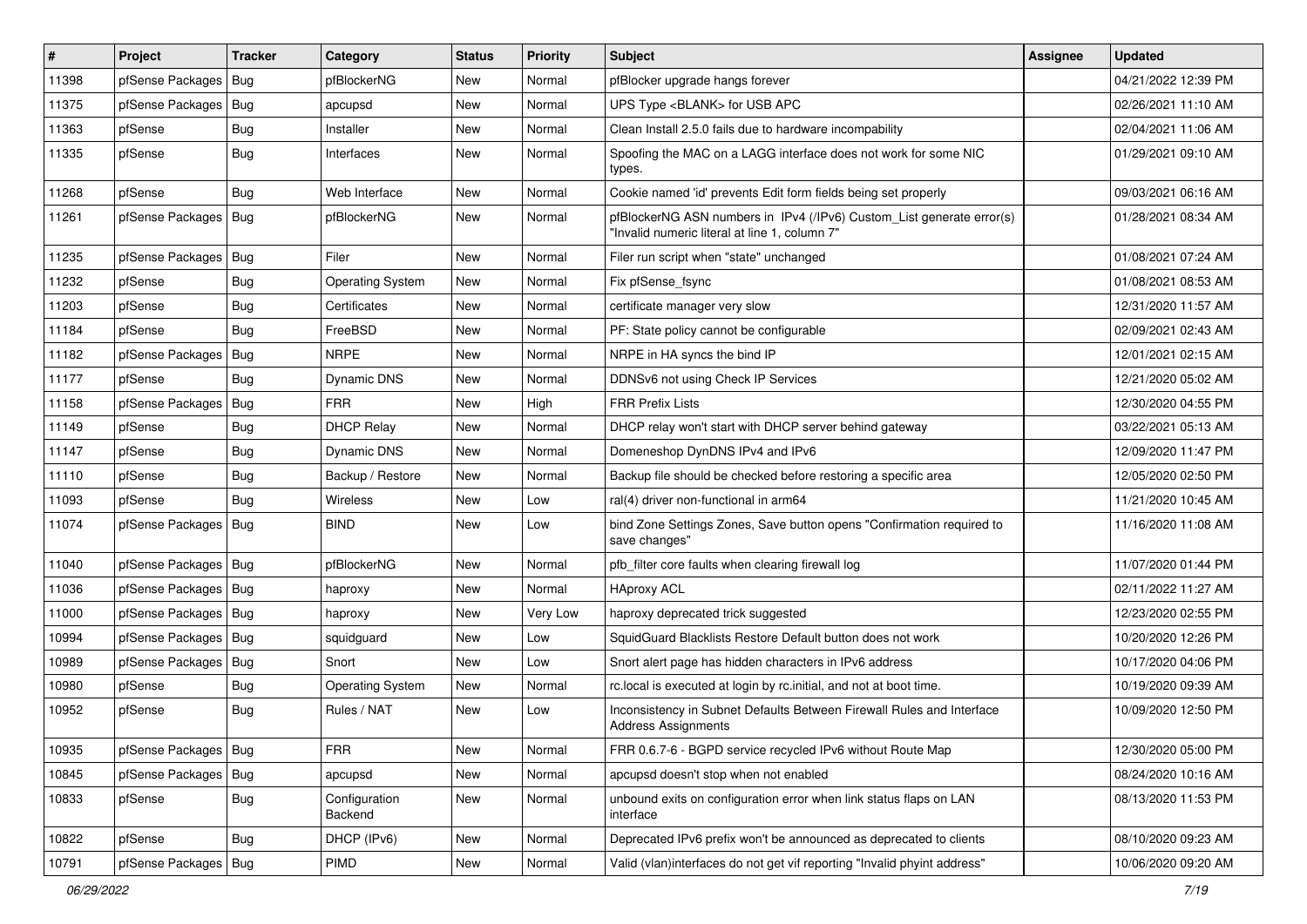| $\vert$ # | Project                | <b>Tracker</b> | Category                     | <b>Status</b> | <b>Priority</b> | Subject                                                                                                                                                     | <b>Assignee</b> | <b>Updated</b>      |
|-----------|------------------------|----------------|------------------------------|---------------|-----------------|-------------------------------------------------------------------------------------------------------------------------------------------------------------|-----------------|---------------------|
| 10783     | pfSense Packages       | Bug            | ntop                         | New           | Normal          | NtopNG is very unstable on arm64                                                                                                                            |                 | 07/22/2020 09:07 AM |
| 10765     | pfSense                | Bug            | Authentication               | New           | Normal          | Ampersands in Idap_extended_query are escaped twice                                                                                                         |                 | 09/02/2020 07:55 AM |
| 10760     | pfSense Packages       | Bug            | <b>BIND</b>                  | New           | High            | pfSense BIND 9.14.12 server terminates due to assertion failure                                                                                             |                 | 07/11/2020 04:53 PM |
| 10729     | pfSense                | <b>Bug</b>     | Package System               | New           | Normal          | Certificate verification failed for pkg.freebsd.org                                                                                                         |                 | 07/05/2020 01:12 AM |
| 10726     | pfSense                | Bug            | Rules / NAT                  | New           | Normal          | Sticky-connections option is bugged - sticky-address cannot be redefined                                                                                    |                 | 11/12/2020 10:12 AM |
| 10715     | pfSense                | <b>Bug</b>     | <b>DHCP Relay</b>            | New           | Normal          | DHCPv6 relay always uses the "first" IPv6 address of an interface                                                                                           |                 | 06/29/2020 05:01 AM |
| 10714     | pfSense                | <b>Bug</b>     | DHCP (IPv6)                  | New           | Normal          | radvd only gives out the prefix of the "first" IPv6 address of an interface                                                                                 |                 | 10/06/2020 01:03 PM |
| 10712     | pfSense                | Bug            | Rules / NAT                  | New           | Normal          | "default allow LAN IPv6 to any" rule does not work right after boot when<br>using IPv6 PD                                                                   |                 | 06/30/2020 12:17 AM |
| 10701     | pfSense                | Bug            | Web Interface                | <b>New</b>    | Very Low        | Firewall Log too wide with Rule Description Column                                                                                                          |                 | 06/25/2020 07:36 AM |
| 10695     | pfSense Packages       | Bug            | FreeRADIUS                   | New           | Normal          | FreeRadius Accounting skipping MBs after reboot due to power down                                                                                           |                 | 06/24/2020 04:49 AM |
| 10693     | pfSense Packages       | Bug            | <b>BIND</b>                  | New           | Normal          | pfSense Bind Zone Editor UI does not update zone serial number when a<br>change is made                                                                     |                 | 09/01/2021 12:51 AM |
| 10690     | pfSense                | Bug            | Installer                    | New           | Low             | Not possible to make UFS install on ZFS formatted drive                                                                                                     |                 | 04/21/2022 12:39 PM |
| 10671     | pfSense                | Bug            | <b>Operating System</b>      | New           | Normal          | pfsense 2.4.5 1 does not boot on Gen2 2012R2 HyperV VM                                                                                                      |                 | 05/09/2021 06:39 AM |
| 10624     | pfSense                | Bug            | <b>DNS Resolver</b>          | <b>New</b>    | Normal          | Unbound configuration memory leak with python module + register DHCP<br>leases active                                                                       |                 | 02/26/2021 10:27 AM |
| 10606     | pfSense Packages   Bug |                | Snort                        | <b>New</b>    | Normal          | Snort Inline stopped working after upgrade to FreeBSD 12.1 (network<br>traffic blocked after heavy load randomly)                                           |                 | 05/28/2020 10:06 AM |
| 10601     | pfSense Packages       | Bug            | Status Monitoring            | New           | Normal          | Dashboard->Traffic Graphs Scale is capped for outbound                                                                                                      |                 | 05/29/2020 10:13 AM |
| 10590     | pfSense Packages       | Bug            | pfBlockerNG                  | New           | Normal          | pfBlockerNG: Invalid argument supplied for foreach()                                                                                                        |                 | 05/26/2020 08:22 AM |
| 10584     | pfSense                | <b>Bug</b>     | Hardware / Drivers           | <b>New</b>    | Normal          | SG-3100 with M.2: shutdown instead of reboot                                                                                                                |                 | 07/21/2020 03:08 AM |
| 10544     | pfSense                | Bug            | User Manager /<br>Privileges | New           | Normal          | It's not possible to add a user to group operator using the gui                                                                                             |                 | 04/21/2022 12:39 PM |
| 10530     | pfSense                | Bug            | Upgrade                      | New           | Normal          | Convert config version to be based on product version                                                                                                       |                 | 04/21/2022 12:39 PM |
| 10526     | pfSense Packages       | Bug            | pfBlockerNG                  | <b>New</b>    | Normal          | Package pfBlockerNG Crashes on Alert view                                                                                                                   |                 | 05/04/2020 08:59 AM |
| 10516     | pfSense Packages       | Bug            | <b>FRR</b>                   | New           | Normal          | FRR Access list                                                                                                                                             |                 | 12/06/2020 11:02 PM |
| 10513     | pfSense                | <b>Bug</b>     | Rules / NAT                  | New           | Normal          | State issues with policy routing and HA failover                                                                                                            |                 | 04/21/2022 12:39 PM |
| 10503     | pfSense Packages       | Bug            | <b>FRR</b>                   | New           | Normal          | Flapping any GW in multi-WAN influences restating all IPsec tunnels in<br>FRR which leads to dropping all IPsec VTI static routes and related BGP<br>issues |                 | 05/08/2020 07:51 PM |
| 10493     | pfSense                | <b>Bug</b>     | <b>IPsec</b>                 | New           | Normal          | filter_get_vpns_list() issues                                                                                                                               |                 | 05/06/2020 01:07 AM |
| 10487     | pfSense Packages       | Bug            | Telegraf                     | New           | Normal          | Telegraf package not sending logs to influxdb server                                                                                                        |                 | 05/03/2020 07:09 PM |
| 10436     | pfSense Packages       | <b>Bug</b>     | softflowd                    | New           | Normal          | softflowd no longer sends flow data after upgrade $(v0.9.9 - 1 -> v1.0.0)$                                                                                  |                 | 06/07/2022 12:25 AM |
| 10370     | pfSense Packages   Bug |                | ntop                         | New           | Normal          | ntopng Timeseries not send to InfluxDB                                                                                                                      |                 | 03/30/2020 09:42 AM |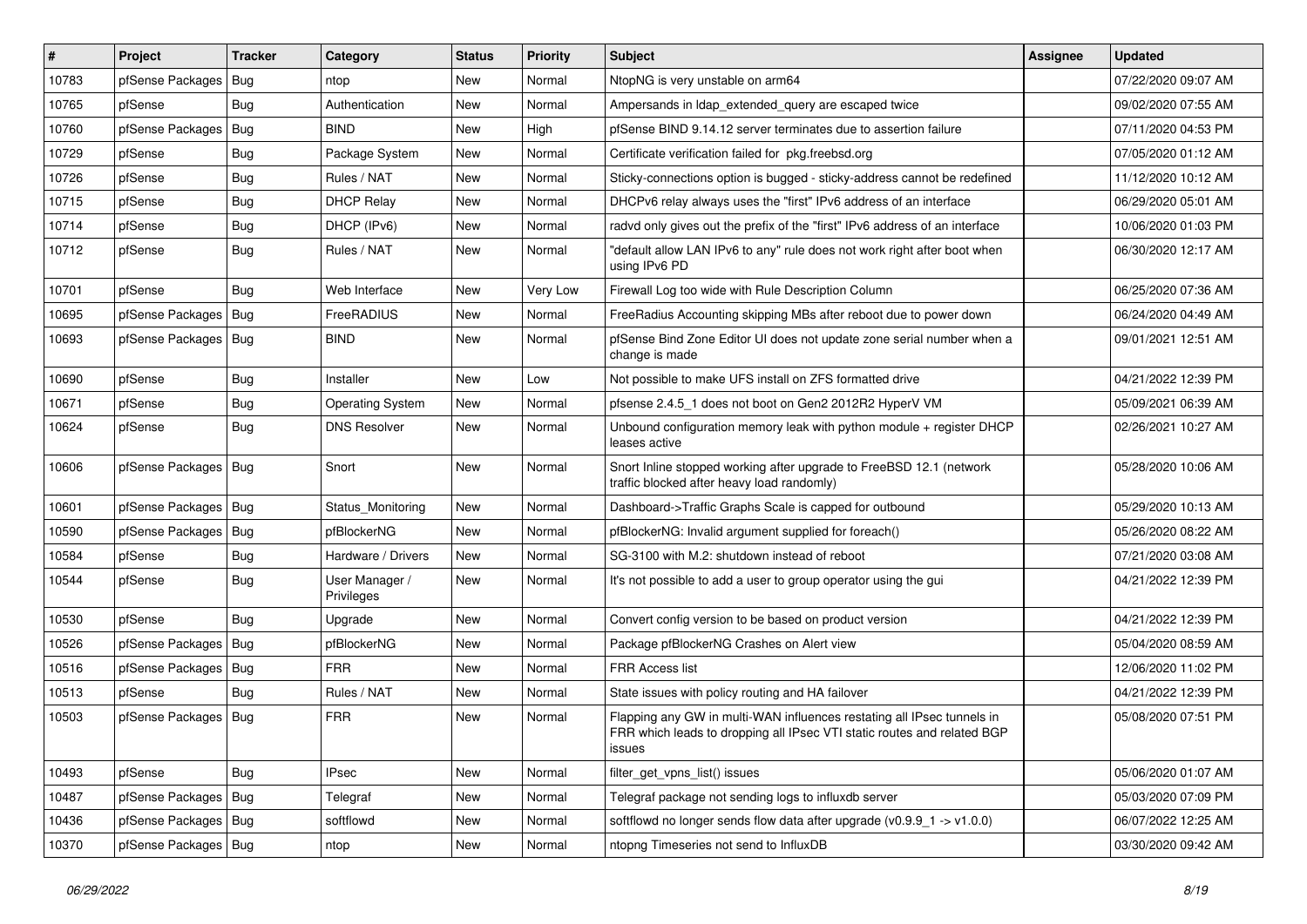| $\pmb{\#}$ | Project          | <b>Tracker</b> | Category              | <b>Status</b> | <b>Priority</b> | <b>Subject</b>                                                                                                    | <b>Assignee</b> | <b>Updated</b>      |
|------------|------------------|----------------|-----------------------|---------------|-----------------|-------------------------------------------------------------------------------------------------------------------|-----------------|---------------------|
| 10352      | pfSense          | <b>Bug</b>     | Authentication        | <b>New</b>    | Very Low        | RADIUS authentication fails with MSCHAPv1 or MSCHAPv2 when<br>passwords contain international characters          |                 | 06/20/2022 04:04 PM |
| 10342      | pfSense          | <b>Bug</b>     | <b>DNS Resolver</b>   | <b>New</b>    | Normal          | Unbound domain overrides stop resolving periodically. They only resume<br>after the service has been restarted.   |                 | 03/13/2020 10:35 AM |
| 10325      | pfSense          | <b>Bug</b>     | <b>Notifications</b>  | <b>New</b>    | Normal          | System/Advanced/Notifications/E-Mail - SMTP Notification E-Mail auth<br>password Unexpected Bahaviour             |                 | 10/30/2020 08:17 AM |
| 10311      | pfSense          | <b>Bug</b>     | <b>OpenVPN</b>        | New           | Normal          | Too low net.link.ifgmaxlen causes packet drop under load when using<br>OpenVPN inside bridge interface under load |                 | 08/10/2021 03:10 AM |
| 10310      | pfSense          | Bug            | Upgrade               | New           | Normal          | Systems with low RAM and several packages may temporarily fail to load<br>large tables after an upgrade           |                 | 03/03/2020 07:55 AM |
| 10292      | pfSense Packages | <b>Bug</b>     | Suricata              | <b>New</b>    | Normal          | Suricata not respecting SID Mgmt list                                                                             |                 | 02/27/2020 01:02 PM |
| 10279      | pfSense Packages | Bug            | open-vm-tools         | <b>New</b>    | Normal          | pfSense's OpenVM Tools on ESXi 6.7 no longer provides guest vm<br>functionality                                   |                 | 03/01/2020 06:07 PM |
| 10278      | pfSense Packages | Bug            | pfBlockerNG           | New           | Normal          | pfBlockerNG: Formatting issue on DNSBL stats page                                                                 |                 | 02/24/2020 01:36 PM |
| 10277      | pfSense          | <b>Bug</b>     | Web Interface         | New           | Normal          | Sorting the log entries does not use year value                                                                   |                 | 02/24/2020 07:46 AM |
| 10271      | pfSense          | Bug            | Web Interface         | New           | Normal          | Large number of VLAN/LANs make "Interfaces" menu hard to access                                                   |                 | 02/20/2020 04:46 AM |
| 10265      | pfSense Packages | Bug            | <b>Notes</b>          | New           | Very Low        | Adding a Note with malformed title will force system restore                                                      |                 | 02/27/2020 10:12 AM |
| 10253      | pfSense Packages | Bug            | pfBlockerNG           | New           | Normal          | pfblockerng-devel uses user interface for VIP causing issues with other<br>services                               |                 | 02/11/2020 09:17 AM |
| 10252      | pfSense Packages | Bug            | pfBlockerNG           | New           | High            | pfblockerng-devel                                                                                                 |                 | 02/11/2020 05:18 PM |
| 10188      | pfSense Packages | Bug            | pfBlockerNG           | New           | Normal          | Reputation tab is not working                                                                                     |                 | 01/24/2020 10:06 AM |
| 10164      | pfSense Packages | Bug            | pfBlockerNG           | New           | Normal          | pfBlockerNG dashboard widget position is not maintained when updating                                             |                 | 01/06/2020 10:06 AM |
| 10150      | pfSense          | <b>Bug</b>     | <b>IGMP Proxy</b>     | New           | Normal          | IGMP Proxy does not scale to hundreds of streams                                                                  |                 | 01/03/2020 02:56 AM |
| 10143      | pfSense          | <b>Bug</b>     | <b>DNS Resolver</b>   | New           | Normal          | System hostname DNS entry is assigned to the wrong IP on multi-wan<br>setups                                      |                 | 12/31/2019 02:33 PM |
| 10000      | pfSense          | <b>Bug</b>     | <b>Dynamic DNS</b>    | New           | Normal          | Azure Dynamic DNS A and AAAA Records for Apex Zone                                                                |                 | 03/31/2020 09:03 AM |
| 9999       | pfSense Packages | Bug            | pfBlockerNG           | New           | Normal          | unbound fatal error if System Domain in DNSBL and System Domain<br>Local Zone Type is Redirect                    |                 | 12/25/2019 08:10 AM |
| 9934       | pfSense Packages | Bug            | Suricata              | <b>New</b>    | Normal          | suricata update kills WAN interface                                                                               |                 | 02/20/2020 09:17 AM |
| 9895       | pfSense Packages | Bug            | Snort                 | New           | Normal          | snort reinstallation failed                                                                                       |                 | 06/23/2021 08:01 AM |
| 9887       | pfSense          | Bug            | Rules / NAT           | <b>New</b>    | Low             | Rule separator positions change when deleting multiple rules                                                      |                 | 06/28/2022 12:01 PM |
| 9837       | pfSense          | <b>Bug</b>     | Interfaces            | <b>New</b>    | Very Low        | ipv6 is not completely disabled on the interfaces                                                                 |                 | 10/24/2019 01:16 AM |
| 9805       | pfSense          | Bug            | <b>Dynamic DNS</b>    | <b>New</b>    | Normal          | dynDNS cloudflare multiple entries                                                                                |                 | 10/02/2019 04:51 PM |
| 9755       | pfSense          | Bug            | Package System        | New           | Very Low        | package description wrong link<br>https://www.freshports.org/security/openvpn-client-export                       |                 | 09/13/2019 07:22 AM |
| 9737       | pfSense          | <b>Bug</b>     | <b>Traffic Graphs</b> | New           | Normal          | traffic-graphs.js shows incorrect units inside the chart                                                          |                 | 09/09/2019 06:35 AM |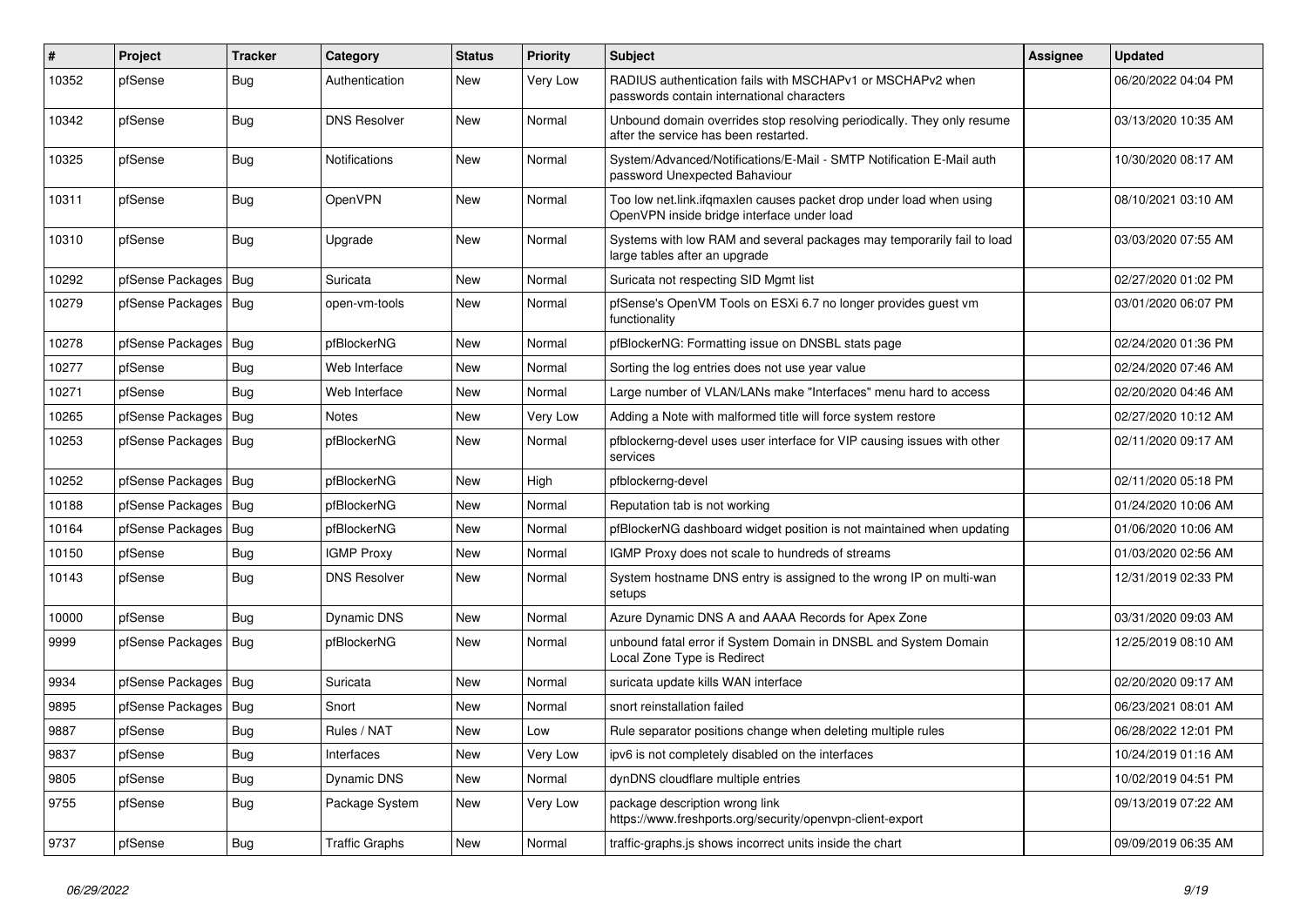| #    | Project                | <b>Tracker</b> | Category                     | <b>Status</b> | <b>Priority</b> | Subject                                                                                                              | <b>Assignee</b> | <b>Updated</b>      |
|------|------------------------|----------------|------------------------------|---------------|-----------------|----------------------------------------------------------------------------------------------------------------------|-----------------|---------------------|
| 9724 | pfSense Packages       | Bug            | pfBlockerNG                  | New           | High            | pfblockerng-firewall-filter-service-will-not-start                                                                   |                 | 09/05/2019 06:32 AM |
| 9707 | pfSense Packages   Bug |                | pfBlockerNG                  | New           | Normal          | Some networks already existing in deny Feeds are not stopped even if<br>existing in custom deny list                 |                 | 08/28/2019 10:03 AM |
| 9698 | pfSense                | <b>Bug</b>     | <b>RRD Graphs</b>            | New           | Normal          | Monitoring graphs do not retain state after auto-refresh                                                             |                 | 08/26/2019 02:09 AM |
| 9690 | pfSense                | <b>Bug</b>     | Interfaces                   | New           | Normal          | Ethernet flow control should be disabled by default                                                                  |                 | 08/19/2019 06:45 PM |
| 9677 | pfSense                | <b>Bug</b>     | Dashboard                    | New           | Normal          | Dashboard hangs when widget needs data from a remote host which is<br>down                                           |                 | 08/13/2019 09:15 AM |
| 9676 | pfSense Packages       | Bug            | pfBlockerNG                  | New           | Normal          | AS lookup fails                                                                                                      |                 | 12/26/2019 12:17 AM |
| 9664 | pfSense                | Bug            | <b>Dynamic DNS</b>           | New           | Normal          | DynDNS and Dual-wan problem with CloudFlare (works with No-Ip)                                                       |                 | 08/03/2019 10:00 AM |
| 9662 | pfSense Packages   Bug |                | pfBlockerNG                  | <b>New</b>    | Normal          | PfblockerNG do not update after pfsense reboot and wait for next cron<br>task                                        |                 | 08/20/2019 09:00 AM |
| 9654 | pfSense                | Bug            | <b>DNS Resolver</b>          | New           | Normal          | After reboot, the DNS resolver must be restarted before it will advertise<br>the ipv6 DNS address of the router.     |                 | 11/20/2020 03:12 AM |
| 9650 | pfSense                | <b>Bug</b>     | Gateways                     | New           | Normal          | IPv6 connection drops (ir-)regular on Kabelvodafone (German cable<br>ISP)                                            |                 | 07/27/2019 07:14 AM |
| 9626 | pfSense                | <b>Bug</b>     | Web Interface                | New           | Normal          | When deny write permission is assigned to a user, there is no error<br>feedback if the user tries to write something |                 | 06/25/2022 05:41 PM |
| 9585 | pfSense                | <b>Bug</b>     | Interfaces                   | New           | Normal          | 6RD: Unable to reach hosts on within same 6rd-domain                                                                 |                 | 08/14/2019 02:39 PM |
| 9568 | pfSense Packages       | Bug            | Squid                        | New           | Normal          | UFSSwapDir::openLog: Failed to open swap log.                                                                        |                 | 05/29/2019 09:18 PM |
| 9566 | pfSense                | <b>Bug</b>     | <b>Traffic Graphs</b>        | New           | Normal          | Traffic graph displays traffic incorrectly                                                                           |                 | 11/18/2019 07:54 AM |
| 9504 | pfSense                | <b>Bug</b>     | <b>Dynamic DNS</b>           | New           | Normal          | Multiple Dynamic DNS update notifications for the same interface, not<br>differentiated by the hostname              |                 | 05/07/2019 07:46 AM |
| 9500 | pfSense Packages   Bug |                | haproxy                      | New           | Normal          | HAproxy does not delete non-applicable action config                                                                 |                 | 01/18/2022 06:28 AM |
| 9497 | pfSense Packages       | Bug            | AWS VPC                      | New           | Normal          | AWS VPN Wizard: WebGUI times out.                                                                                    |                 | 11/13/2019 10:07 AM |
| 9495 | pfSense Packages   Bug |                | AWS VPC                      | New           | Normal          | AWS VPC VPN wizard produces incorrect config (SHA256 should be<br>SHA1)                                              |                 | 08/19/2019 02:45 PM |
| 9486 | pfSense Packages       | Bug            | softflowd                    | New           | Very Low        | ifindex values used for softflowd are incorrect                                                                      |                 | 08/14/2019 02:30 PM |
| 9485 | pfSense                | <b>Bug</b>     | User Manager /<br>Privileges | New           | Normal          | password match error on system_usermanager causes Group<br>membership to be reset.                                   |                 | 04/26/2019 08:52 AM |
| 9453 | pfSense                | <b>Bug</b>     | <b>LAGG Interfaces</b>       | New           | Normal          | VLAN Interfaces on LAGG get orphaned at boot                                                                         |                 | 08/21/2019 11:16 AM |
| 9353 | pfSense                | <b>Bug</b>     | Dashboard                    | New           | Low             | PHPSession errors from limited access to dashboard and widgets                                                       |                 | 10/06/2020 09:31 AM |
| 9348 | pfSense Packages       | Bug            | <b>ACME</b>                  | New           | Normal          | Results of Acme certificate issuance/renewal are not properly formatted                                              |                 | 02/22/2019 12:08 PM |
| 9344 | pfSense                | <b>Bug</b>     | Translations                 | New           | Normal          | OpenVPN click NCP Algorithms will always go to DH Parameters<br>website(in Chinese-Taiwan)                           |                 | 10/21/2021 03:48 AM |
| 9343 | pfSense                | Bug            | DHCP (IPv4)                  | New           | Normal          | diag_arp.php times out with large DHCPD leases table                                                                 |                 | 08/14/2019 01:19 PM |
| 9338 | pfSense                | Bug            | <b>IGMP Proxy</b>            | New           | Normal          | igmpproxy ignoring downstream vlan interface                                                                         |                 | 02/22/2019 03:48 AM |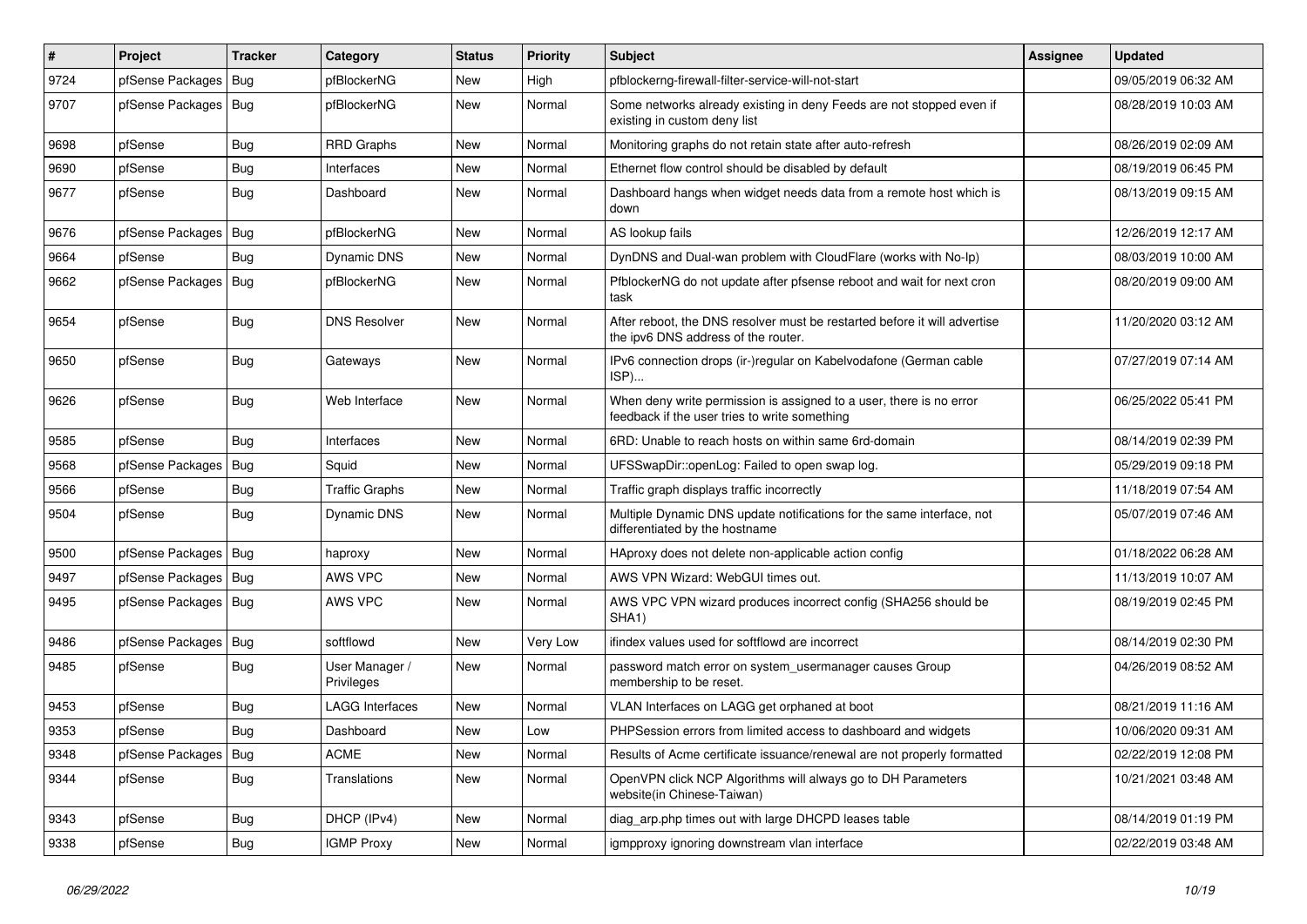| $\pmb{\sharp}$ | Project                | <b>Tracker</b> | Category                     | <b>Status</b> | <b>Priority</b> | Subject                                                                                               | Assignee | <b>Updated</b>      |
|----------------|------------------------|----------------|------------------------------|---------------|-----------------|-------------------------------------------------------------------------------------------------------|----------|---------------------|
| 9337           | pfSense Packages       | Bug            | Telegraf                     | New           | Normal          | Telegraf ping input fails                                                                             |          | 02/18/2019 10:40 AM |
| 9295           | pfSense                | Bug            | <b>PPPoE Server</b>          | New           | Very High       | IPv6 PD does not work with PPPOE (Server & Client)                                                    |          | 05/15/2022 10:53 AM |
| 9286           | pfSense Packages       | Bug            | squidguard                   | New           | Normal          | squidGuard - Unable to change IP for sgerror.php URL in configuration                                 |          | 11/13/2019 10:07 AM |
| 9261           | pfSense Packages   Bug |                | haproxy                      | New           | Normal          | haproxy GUI failure                                                                                   |          | 01/08/2019 12:41 PM |
| 9247           | pfSense Packages       | Bug            | haproxy                      | New           | Low             | HAProxy multiple server selection on stats pages doesn't work                                         |          | 01/02/2019 04:44 PM |
| 9241           | pfSense                | Bug            | Interfaces                   | New           | Normal          | Ethernet link cycles up/down if "auto-negotiate" is explicitly selected in<br>interface configuration |          | 12/31/2018 08:36 PM |
| 9229           | pfSense Packages       | Bug            | <b>Tinc</b>                  | <b>New</b>    | Normal          | Tinc package: no way of specifying multiple critical configuration<br>parameters from web interface   |          | 08/13/2019 09:25 AM |
| 9192           | pfSense                | Bug            | <b>PPP</b> Interfaces        | New           | Normal          | PPPoE daemon selects wrong interface                                                                  |          | 08/20/2019 10:05 AM |
| 9183           | pfSense                | Bug            | <b>LAGG Interfaces</b>       | New           | Very Low        | OpenVPN Lagg Interface not working after restart or new start                                         |          | 08/21/2019 11:17 AM |
| 9179           | pfSense                | Bug            | <b>NAT Reflection</b>        | New           | Normal          | NAT reflection fix implemented for #8604 is causing WebUI and XMLRPC<br>to fail on slave              |          | 03/27/2020 08:01 PM |
| 9167           | pfSense                | <b>Bug</b>     | Rules / NAT                  | New           | Normal          | Some Important ICMPv6 Traffic Not Allowed by Default Rules                                            |          | 08/14/2019 01:00 PM |
| 9149           | pfSense                | Bug            | Package System               | New           | Low             | Continued issues with /tmp and /var in RAM on 2.4                                                     |          | 11/24/2018 11:56 AM |
| 9143           | pfSense Packages       | Bug            | ntop                         | <b>New</b>    | Normal          | ntopng not displaying values in historical correctly                                                  |          | 11/22/2018 07:24 AM |
| 9140           | pfSense                | <b>Bug</b>     | Logging                      | New           | Very Low        | Unexpected rule can be displayed when looking up filter log entry with<br>multiple matching rules     |          | 08/19/2019 02:56 PM |
| 9139           | pfSense Packages       | Bug            | Telegraf                     | New           | Normal          | telegraf: add ping for default gateway(s)                                                             |          | 05/21/2020 04:23 PM |
| 9138           | pfSense Packages       | Bug            | Telegraf                     | <b>New</b>    | Normal          | telegraf: add section for custom config lines                                                         |          | 02/18/2019 03:36 PM |
| 9136           | pfSense                | Bug            | DHCP (IPv6)                  | New           | High            | IPv6 Tracking Interfaces Lose IPv6 Address in Certain Cases                                           |          | 04/21/2022 12:39 PM |
| 9101           | pfSense                | Bug            | <b>Traffic Graphs</b>        | New           | Normal          | Traffic Graphs/Dashboard Slows Downloads Being Performed by the<br>Same Firefox Browser               |          | 08/21/2019 09:18 AM |
| 9087           | pfSense                | Bug            | <b>Traffic Graphs</b>        | New           | Normal          | Traffic Graph Widget Legend Not Updating                                                              |          | 08/14/2019 12:38 PM |
| 9079           | pfSense Packages       | Bug            | ntop                         | New           | Normal          | High CPU usage of ntopng even during IDLE and no network traffic                                      |          | 12/16/2018 02:40 PM |
| 9037           | pfSense                | Bug            | <b>DNS Resolver</b>          | New           | Normal          | Unbound not logging to syslog after reboot                                                            |          | 10/12/2018 05:09 AM |
| 9035           | pfSense                | Bug            | Rules / NAT                  | New           | Normal          | Inactive Interfaces are Hidden in Firewall Rules                                                      |          | 08/14/2019 12:39 PM |
| 9025           | pfSense Packages   Bug |                | squidguard                   | New           | Normal          | SquidGard + Target categories                                                                         |          | 10/08/2018 01:00 AM |
| 9012           | pfSense Packages   Bug |                | Squid                        | New           | Very Low        | Captive Portal authentication in Squid Proxy Server does not work                                     |          | 10/12/2019 05:06 AM |
| 8963           | pfSense                | Bug            | Traffic Shaper<br>(Limiters) | New           | Normal          | 2.4.4 Limiters don't work after CARP fail-over                                                        |          | 12/10/2018 06:40 AM |
| 8909           | pfSense Packages   Bug |                | Tinc                         | New           | Normal          | tinc package makes /rc.newwanip looping forever                                                       |          | 08/13/2019 09:25 AM |
| 8902           | pfSense Packages   Bug |                | haproxy                      | New           | Normal          | HAproxy package not use custom DNS for lookup on apply new config                                     |          | 09/16/2018 08:16 AM |
| 8846           | pfSense                | <b>Bug</b>     | Gateways                     | New           | Low             | Misleading gateway error message adding/editing static routes using a<br>disabled interface           |          | 08/21/2019 11:29 AM |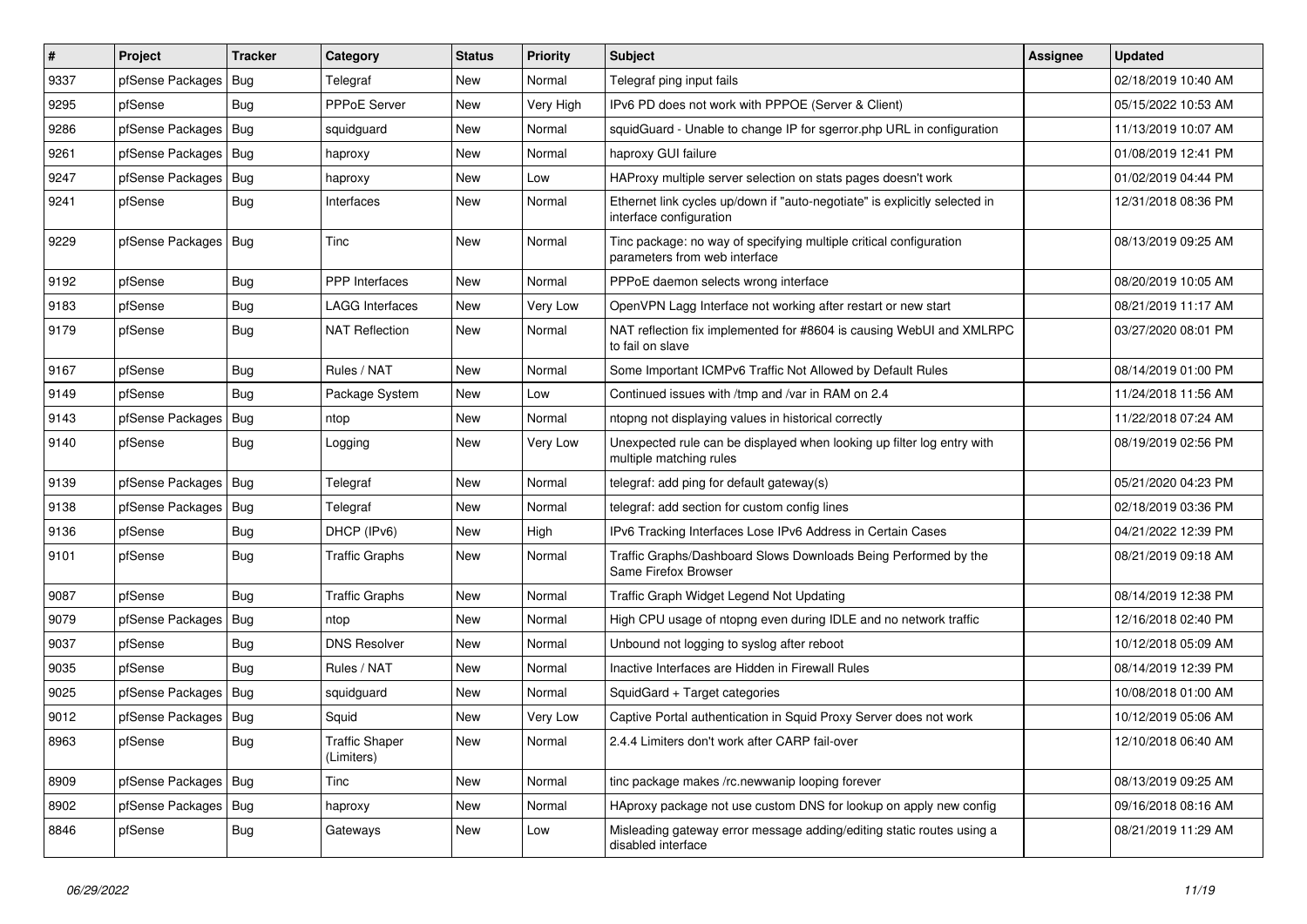| $\vert$ # | Project          | <b>Tracker</b> | Category                                        | <b>Status</b> | <b>Priority</b> | <b>Subject</b>                                                                                                                          | <b>Assignee</b> | <b>Updated</b>      |
|-----------|------------------|----------------|-------------------------------------------------|---------------|-----------------|-----------------------------------------------------------------------------------------------------------------------------------------|-----------------|---------------------|
| 8831      | pfSense          | Bug            | <b>IPv6 Router</b><br>Advertisements<br>(RADVD) | <b>New</b>    | Very High       | Radvd causes latency spikes                                                                                                             |                 | 04/19/2021 04:51 AM |
| 8820      | pfSense          | <b>Bug</b>     | Rules / NAT                                     | New           | Low             | System/Advanced/Misc - "Do not kill connections when schedule expires"<br>UN-checked still leaves existing connections open.            |                 | 07/28/2020 10:59 AM |
| 8804      | pfSense          | Bug            | PPP Interfaces                                  | New           | Normal          | Netgate SG-1000 PPPoE Keepalives not prioritized, internet drops                                                                        |                 | 08/20/2019 10:06 AM |
| 8770      | pfSense          | Bug            | Interfaces                                      | New           | Normal          | QinQ interfaces always show as active                                                                                                   |                 | 02/01/2020 09:47 AM |
| 8752      | pfSense Packages | Bug            | squidguard                                      | <b>New</b>    | Normal          | For SquidGuard in "Common ACL" menu "Target Rules List" "access"<br>option always stays with default value '---' for my Target category |                 | 08/06/2018 05:53 AM |
| 8711      | pfSense          | Bug            | <b>IGMP Proxy</b>                               | <b>New</b>    | Normal          | igmpproxy with PPPoE Interfaces                                                                                                         |                 | 07/28/2018 09:21 AM |
| 8705      | pfSense Packages | Bug            | syslog-ng                                       | <b>New</b>    | Normal          | Syslog-NG error in latest snapshot                                                                                                      |                 | 07/27/2018 10:17 AM |
| 8686      | pfSense          | Bug            | <b>IPsec</b>                                    | <b>New</b>    | Normal          | IPsec VTI: Assigned interface firewall rules are never parsed                                                                           |                 | 02/10/2021 12:15 PM |
| 8614      | pfSense          | Bug            | DHCP (IPv4)                                     | <b>New</b>    | Normal          | Cannot remove Additional BOOTP/DHCP Options                                                                                             |                 | 08/21/2019 09:15 AM |
| 8589      | pfSense Packages | <b>Bug</b>     | FreeRADIUS                                      | <b>New</b>    | Normal          | FreeRadius 0.15.5_2 ignoring tunnelled-reply=no                                                                                         |                 | 02/18/2019 03:40 PM |
| 8570      | pfSense          | <b>Bug</b>     | <b>XML Parser</b>                               | New           | Normal          | Empty (dn)shaper config gets populated with newline                                                                                     |                 | 08/20/2019 02:45 PM |
| 8567      | pfSense          | <b>Bug</b>     | CARP                                            | New           | Normal          | Using IPv6 VIP alias for services may affect CARP IPv6 VIP work                                                                         |                 | 06/12/2018 01:26 PM |
| 8566      | pfSense          | Bug            | CARP                                            | New           | Normal          | Wrong IPv6 source in NS request in case using of IPv6 alias                                                                             |                 | 06/12/2018 01:26 PM |
| 8560      | pfSense Packages | Bug            | <b>ACME</b>                                     | <b>New</b>    | Normal          | ACME: can't update DNS records in DNSMadeEasy registar for several<br>domains with different API keys/ids                               |                 | 06/08/2018 01:28 PM |
| 8526      | pfSense          | Bug            | Interfaces                                      | New           | Normal          | DHCP client ignores server replies when 802.1g tagging is used                                                                          |                 | 08/14/2019 10:52 AM |
| 8513      | pfSense Packages | Bug            | FreeRADIUS                                      | <b>New</b>    | High            | Freeradius 3.x Idap problem                                                                                                             |                 | 02/18/2019 05:22 PM |
| 8512      | pfSense          | Bug            | <b>PPP</b> Interfaces                           | <b>New</b>    | Normal          | PPPoE reconnect fails after interface flap                                                                                              |                 | 08/20/2019 10:06 AM |
| 8500      | pfSense          | <b>Bug</b>     | <b>Dynamic DNS</b>                              | <b>New</b>    | Low             | Incorrect categorization of status/info messages from phpDynDNS                                                                         |                 | 08/16/2019 12:50 PM |
| 8464      | pfSense          | Bug            | Wireless                                        | <b>New</b>    | Very Low        | Wireless USB card does not connect to WiFi automatically after<br>reboot/halt                                                           |                 | 06/19/2020 03:44 AM |
| 8454      | pfSense Packages | Bug            | arpwatch                                        | <b>New</b>    | Very Low        | Arpwatch package break email notifications from other sources                                                                           |                 | 06/23/2022 07:49 PM |
| 8438      | pfSense Packages | <b>Bug</b>     | haproxy                                         | New           | High            | haproxy: can't use ACL for cert with http-response actions                                                                              |                 | 05/24/2018 01:12 PM |
| 8435      | pfSense          | <b>Bug</b>     | Interfaces                                      | New           | Normal          | DHCPv6 unusable in certain circumstances (US AT&T Fiber, etc.)                                                                          |                 | 08/14/2019 10:52 AM |
| 8432      | pfSense          | <b>Bug</b>     | <b>Dynamic DNS</b>                              | New           | Normal          | Dynamic DNS Client gives an error that it can't find IPv6 address when<br>WAN interface is a LAGG                                       |                 | 09/17/2020 05:23 AM |
| 8419      | pfSense          | <b>Bug</b>     | Web Interface                                   | New           | Normal          | webgui, when menubar is fixed to the top of the screen, the last items of<br>long menus cannot be seen/used.                            |                 | 07/19/2018 03:10 PM |
| 8406      | pfSense          | Bug            | <b>Dynamic DNS</b>                              | <b>New</b>    | Normal          | DDNS IPV6 Cloudflare Client does not detect PPOE address                                                                                |                 | 03/31/2018 11:56 AM |
| 8401      | pfSense          | <b>Bug</b>     | Installer                                       | <b>New</b>    | Normal          | Issues related to keys representing alphabetic characters specific to<br>Scandinavian languages and to some other keys.                 |                 | 03/30/2018 11:06 AM |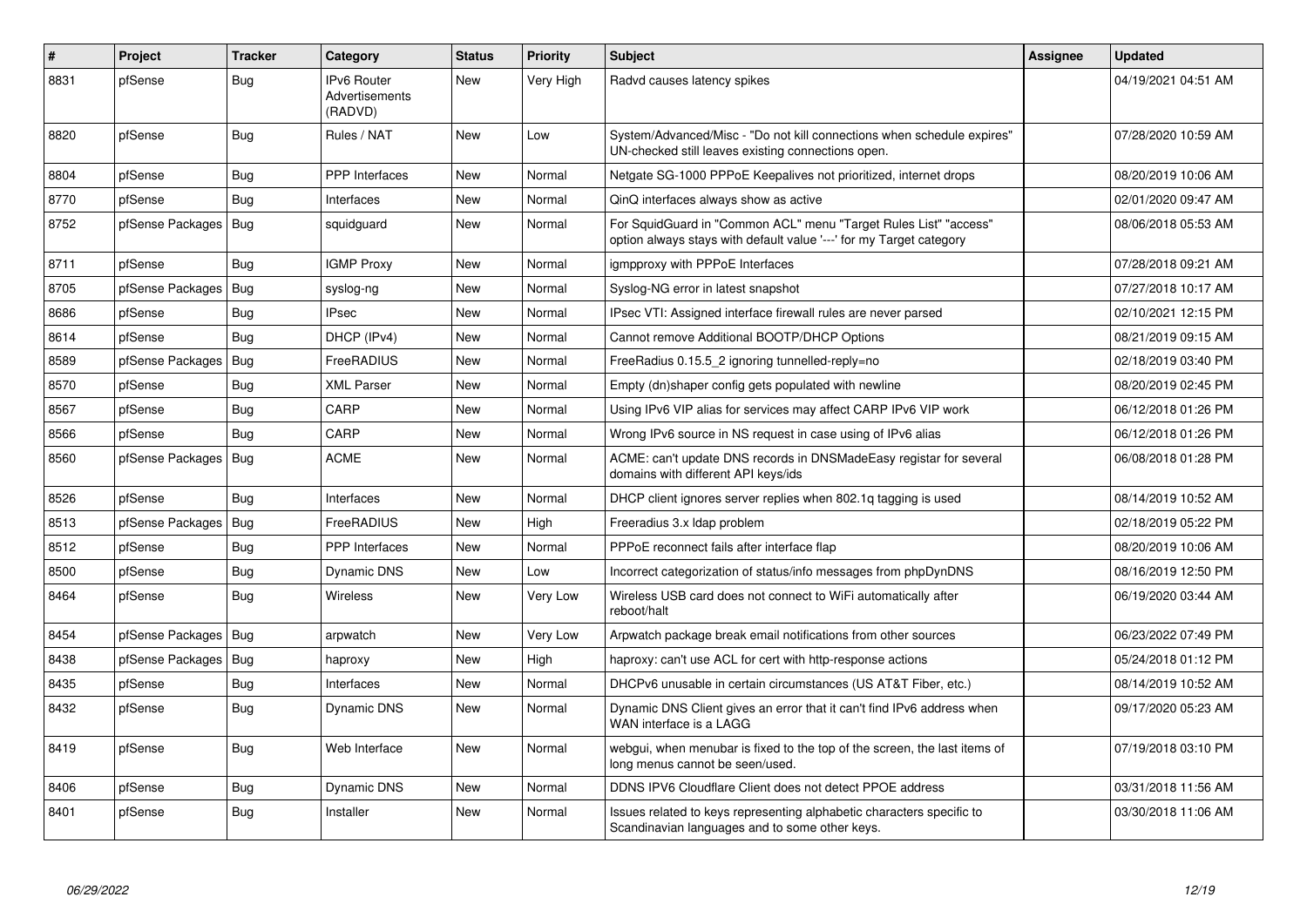| $\vert$ # | Project                | <b>Tracker</b> | Category                        | <b>Status</b> | <b>Priority</b> | Subject                                                                                                                                                                       | Assignee | <b>Updated</b>      |
|-----------|------------------------|----------------|---------------------------------|---------------|-----------------|-------------------------------------------------------------------------------------------------------------------------------------------------------------------------------|----------|---------------------|
| 8343      | pfSense                | <b>Bug</b>     | Gateways                        | New           | Normal          | Gateway Routes (Default Routes) not removed in Kernel when removed<br>from GUI                                                                                                |          | 05/14/2020 01:22 AM |
| 8335      | pfSense                | <b>Bug</b>     | <b>LAGG Interfaces</b>          | New           | Normal          | System hang with LACP downlink to UniFi switch                                                                                                                                |          | 08/21/2019 11:18 AM |
| 8325      | pfSense                | <b>Bug</b>     | UPnP/NAT-PMP                    | New           | Normal          | UPnP not available for pppoe-Clients                                                                                                                                          |          | 11/15/2020 10:33 AM |
| 8313      | pfSense                | <b>Bug</b>     | Notifications                   | New           | Normal          | STARTTLS auto detection not working                                                                                                                                           |          | 04/21/2022 12:39 PM |
| 8295      | pfSense Packages       | Bug            | syslog-ng                       | New           | Normal          | syslog-ng logrotates tls files                                                                                                                                                |          | 02/14/2018 06:12 AM |
| 8285      | pfSense                | <b>Bug</b>     | Web Interface                   | New           | Normal          | Actions on stale data may result in catastrophic results                                                                                                                      |          | 01/16/2018 08:08 PM |
| 8264      | pfSense Packages       | Bug            | FreeRADIUS                      | New           | Normal          | Radiusd restart on WAN change results in freeradius not running (and<br>possible solution)                                                                                    |          | 04/21/2022 12:39 PM |
| 8263      | pfSense                | <b>Bug</b>     | <b>Traffic Shaper</b><br>(ALTQ) | New           | Normal          | Cannot create a nonlinear `Link Share` service curve because of: "the<br>sum of the child bandwidth higher than parent"                                                       |          | 11/05/2020 07:31 AM |
| 8233      | pfSense                | <b>Bug</b>     | <b>NAT Reflection</b>           | New           | Very Low        | NAT reflection back to originating host broken when using FQDN-based IP<br>aliases                                                                                            |          | 08/21/2019 10:53 AM |
| 8229      | pfSense Packages   Bug |                | syslog-ng                       | New           | Normal          | syslog-ng stops parsing logs after logrotate run                                                                                                                              |          | 01/26/2018 12:00 PM |
| 8213      | pfSense Packages   Bug |                | haproxy                         | New           | Normal          | acl src file not populated from alias                                                                                                                                         |          | 12/21/2017 02:02 PM |
| 8207      | pfSense                | <b>Bug</b>     | <b>Operating System</b>         | New           | Normal          | 2.4 cannot boot as a Xen VM with more than 7 NICs                                                                                                                             |          | 06/25/2022 05:42 PM |
| 8197      | pfSense Packages       | Bug            | <b>BIND</b>                     | New           | Normal          | BIND UI fails to properly update zone with inline DNSSEC signing enabled                                                                                                      |          | 02/18/2019 05:23 PM |
| 8180      | pfSense Packages   Bug |                | syslog-ng                       | New           | Normal          | syslog-ng default log file                                                                                                                                                    |          | 01/16/2018 12:53 PM |
| 8177      | pfSense                | <b>Bug</b>     | Package System                  | New           | Normal          | "/xsl/package.xsl" is referenced in package XML files but not on the<br>firewall                                                                                              |          | 08/14/2019 09:56 AM |
| 8176      | pfSense                | <b>Bug</b>     | Package System                  | New           | Normal          | ./schema/packages.dtd -- referenced in *xml, but missing?                                                                                                                     |          | 12/09/2017 06:52 PM |
| 8158      | pfSense                | <b>Bug</b>     | Interfaces                      | New           | High            | IPv6 Track Interface issue with more than one WAN-Gateway and a<br>number of internal interfaces at least track interface from one interface<br>does not work on regular base |          | 12/03/2017 09:00 AM |
| 8157      | pfSense                | <b>Bug</b>     | Dashboard                       | New           | Very Low        | Traffic Graph clutter from time to time                                                                                                                                       |          | 12/03/2017 06:40 AM |
| 8130      | pfSense                | <b>Bug</b>     | <b>Traffic Graphs</b>           | New           | Normal          | Status - Monitoring - Area chart displays traffic data differently than Line or<br>Bar charts                                                                                 |          | 11/26/2017 01:40 PM |
| 8122      | pfSense                | <b>Bug</b>     | <b>OpenVPN</b>                  | New           | Normal          | openvpn client is unable to use OTP (temporary) passwords                                                                                                                     |          | 04/16/2018 09:28 AM |
| 8113      | pfSense                | <b>Bug</b>     | Interfaces                      | <b>New</b>    | Normal          | MTU setting on bridge, openvpn clients ignored                                                                                                                                |          | 12/31/2021 05:55 PM |
| 8095      | pfSense                | <b>Bug</b>     | Translations                    | New           | Normal          | Unescaped simple quotes break JavaScript features when the French<br>translation is enabled                                                                                   |          | 08/21/2019 09:06 AM |
| 8089      | pfSense                | <b>Bug</b>     | Interfaces                      | New           | High            | VLAN page breaks after config restore to new hardware.                                                                                                                        |          | 11/21/2017 01:38 PM |
| 8087      | pfSense                | <b>Bug</b>     | Authentication                  | New           | Normal          | Provide Calling-Station-ID to RADIUS backed VPN connections                                                                                                                   |          | 06/06/2020 05:36 AM |
| 8076      | pfSense                | Bug            | Backup / Restore                | New           | Normal          | User can easily apply an unusable interface configuration after restore                                                                                                       |          | 08/14/2019 10:52 AM |
| 8073      | pfSense                | <b>Bug</b>     | <b>IPsec</b>                    | New           | Normal          | Traffic inexplicably not going through IPSEC despite (in theory) matching<br>SPs                                                                                              |          | 11/09/2017 02:51 AM |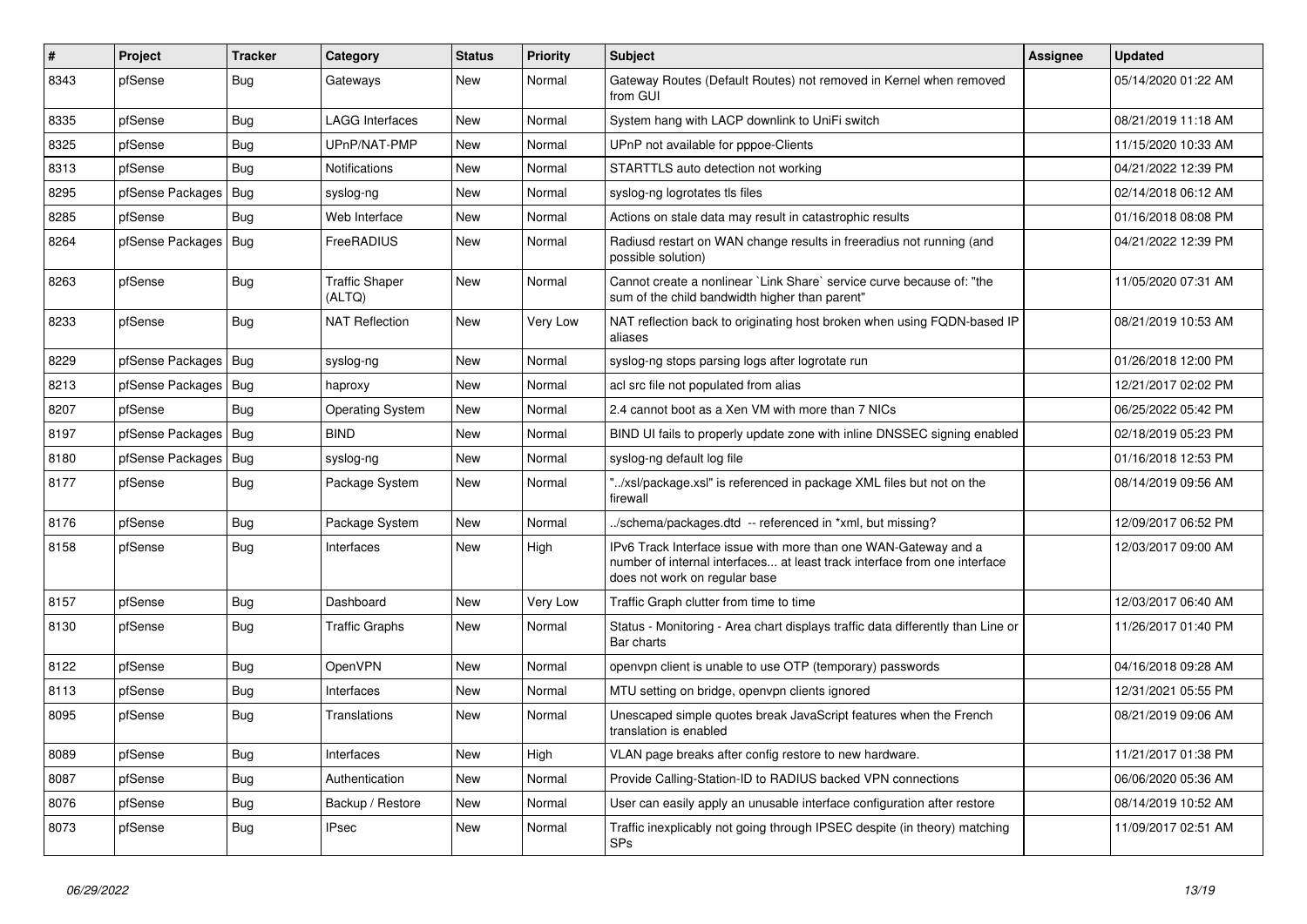| $\pmb{\sharp}$ | Project                | <b>Tracker</b> | Category                                        | <b>Status</b> | <b>Priority</b> | <b>Subject</b>                                                                                                                    | Assignee | <b>Updated</b>      |
|----------------|------------------------|----------------|-------------------------------------------------|---------------|-----------------|-----------------------------------------------------------------------------------------------------------------------------------|----------|---------------------|
| 8066           | pfSense                | <b>Bug</b>     | Routing                                         | New           | Normal          | Static routes not applied when they go out a interface using carp                                                                 |          | 11/08/2017 02:04 AM |
| 8050           | pfSense                | Bug            | Interfaces                                      | New           | High            | Enabling bridge while interfaces have link freezes console                                                                        |          | 11/03/2017 04:38 PM |
| 8004           | pfSense                | Bug            | <b>NAT Reflection</b>                           | New           | Normal          | Error notice for a deleted NAT that had a RULE or an existing NAT which<br>is claimed to have no NAT port                         |          | 10/24/2017 06:39 PM |
| 7986           | pfSense                | Bug            | Wireless                                        | <b>New</b>    | Normal          | WLAN card no longer properly initialized under 2.4.0                                                                              |          | 06/19/2020 08:08 AM |
| 7977           | pfSense                | Bug            | Translations                                    | New           | Normal          | English text shown in stead of translated text (Routing - Gateway groups -<br>edit)                                               |          | 08/21/2019 11:28 AM |
| 7964           | pfSense                | Bug            | Multi-WAN                                       | <b>New</b>    | Normal          | Restart openvpn on gateway switching                                                                                              |          | 08/19/2019 12:35 PM |
| 7943           | pfSense                | <b>Bug</b>     | Web Interface                                   | New           | Normal          | CSS Overflow Fix for Drop Down Menus in webConfigurator                                                                           |          | 11/21/2020 02:54 PM |
| 7899           | pfSense                | Bug            | <b>Traffic Shaper</b><br>(ALTQ)                 | New           | Normal          | a floating 'match' rule on LAN does not put traffic from a broswer on a<br>clientpc into a shaper queue                           |          | 09/28/2017 09:16 AM |
| 7863           | pfSense                | Bug            | User Manager /<br>Privileges                    | New           | Normal          | The "WebCfg - All pages" permission inclueds the "User - System: Shell<br>account access" even though that is not a WebCofg page. |          | 09/16/2017 05:13 AM |
| 7857           | pfSense                | Bug            | Dashboard                                       | New           | Very Low        | Interfaces Widget U/I fails to wrap IPV6 addresses when the string is too<br>wide for the widget                                  |          | 08/13/2019 09:15 AM |
| 7848           | pfSense                | Bug            | Diagnostics                                     | <b>New</b>    | Low             | NDP Table Sort by Expiration Error                                                                                                |          | 08/26/2019 02:56 PM |
| 7821           | pfSense                | <b>Bug</b>     | DHCP (IPv6)                                     | New           | Normal          | GIF does not support broadcast                                                                                                    |          | 08/29/2017 10:50 AM |
| 7788           | pfSense                | Bug            | Dashboard                                       | New           | Low             | Irregular updating of widgets like cpu/uptime on system widget.                                                                   |          | 08/21/2019 09:03 AM |
| 7779           | pfSense                | <b>Bug</b>     | OpenVPN                                         | New           | Normal          | Traffic crossing a site-to-site OpenVPN tunnel fails to fragment.                                                                 |          | 06/02/2021 08:26 AM |
| 7757           | pfSense                | <b>Bug</b>     | Backup / Restore                                | <b>New</b>    | Normal          | Auto Config Backup fails to upload unless Default Gateway is up                                                                   |          | 08/16/2019 12:47 PM |
| 7737           | pfSense                | Bug            | <b>IPv6 Router</b><br>Advertisements<br>(RADVD) | <b>New</b>    | Normal          | radvd error message                                                                                                               |          | 08/13/2019 09:41 AM |
| 7734           | pfSense                | <b>Bug</b>     | DHCP (IPv6)                                     | <b>New</b>    | Normal          | Using opton ia pd0 does not renew prefix and prefix get dropped                                                                   |          | 07/31/2017 03:46 AM |
| 7730           | pfSense                | <b>Bug</b>     | Interfaces                                      | New           | High            | 2.3.4 1 greX: loop detected when hit save on filter rules or interfaces                                                           |          | 07/27/2017 08:16 AM |
| 7665           | pfSense                | Bug            | Aliases / Tables                                | New           | Normal          | Host range validation for Aliases is not strict enough                                                                            |          | 08/21/2019 11:01 AM |
| 7648           | pfSense                | Bug            | CARP                                            | New           | Very Low        | SPAN ports on an interface renders CARP HA inoperative                                                                            |          | 06/14/2017 09:19 PM |
| 7590           | pfSense                | Bug            | Diagnostics                                     | New           | Normal          | diag edit do not save when nothing to sae (in directory browse view)                                                              |          | 05/20/2017 05:04 PM |
| 7589           | pfSense                | Bug            | Diagnostics                                     | New           | Normal          | diag edit.php old print info box                                                                                                  |          | 05/20/2017 05:02 PM |
| 7551           | pfSense                | <b>Bug</b>     | Rules / NAT                                     | New           | Normal          | Dynamic IPsec endpoints not added to rule set after WAN down/up                                                                   |          | 05/16/2017 02:26 PM |
| 7476           | pfSense                | <b>Bug</b>     | Logging                                         | New           | Normal          | Dirty buffer used to build log messages?                                                                                          |          | 04/17/2017 09:51 PM |
| 7462           | pfSense Packages       | Bug            | haproxy                                         | New           | Normal          | HAproxy not rebinding properly after WAN DHCP IP change                                                                           |          | 01/11/2018 09:15 AM |
| 7453           | pfSense Packages   Bug |                | ACME                                            | New           | Normal          | DNS-ovh need to save or display consumer key                                                                                      |          | 04/06/2017 10:54 AM |
| 7430           | pfSense                | <b>Bug</b>     | Interfaces                                      | New           | Normal          | pfsense-utils.inc - where_is_ipaddr_configured() should account for<br>loopback interface                                         |          | 08/13/2019 03:48 PM |
| 7420           | pfSense                | Bug            | <b>IPsec</b>                                    | New           | Normal          | ipsec status freezing                                                                                                             |          | 02/13/2020 09:09 AM |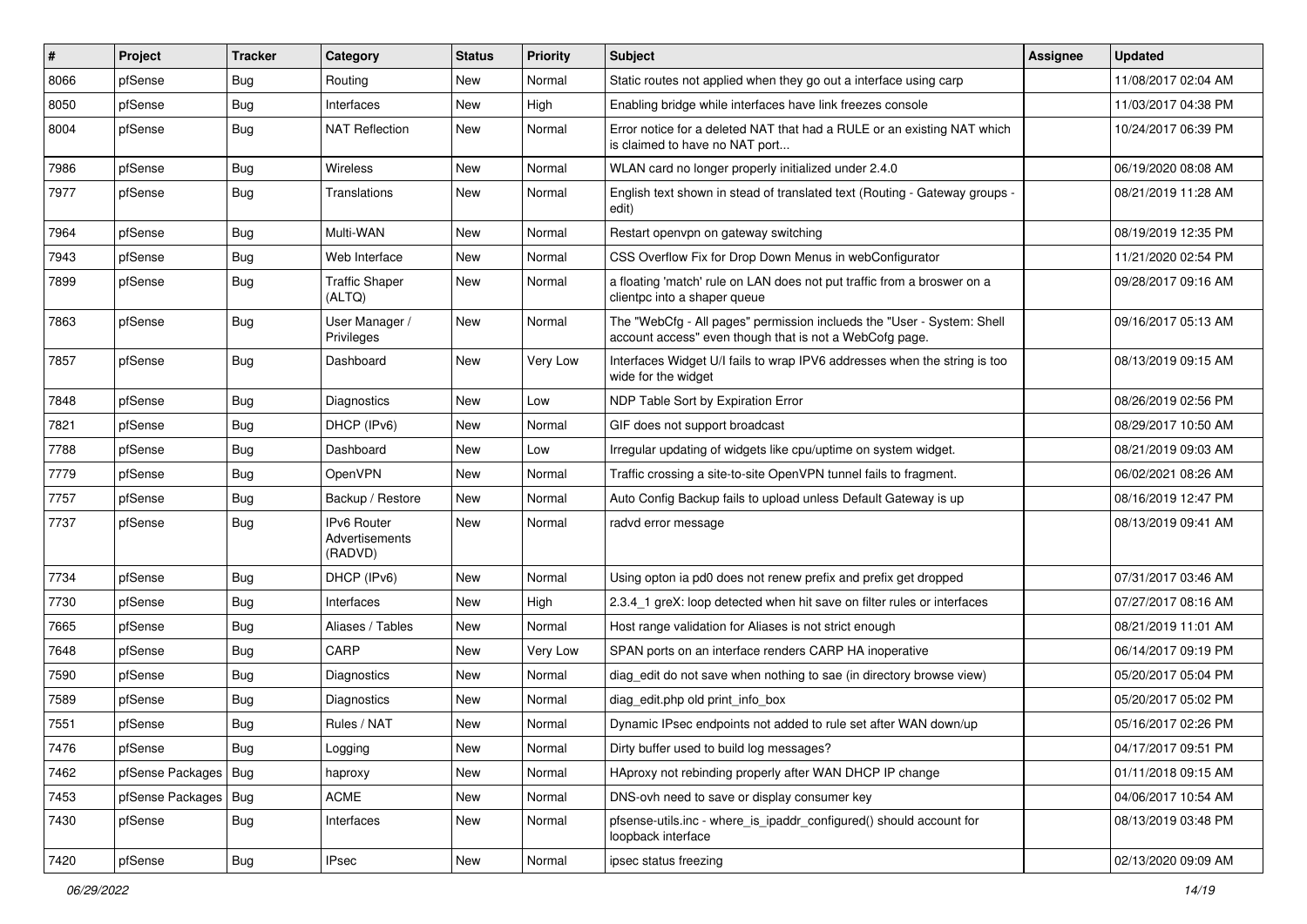| $\pmb{\sharp}$ | Project                | <b>Tracker</b> | Category                                        | <b>Status</b> | <b>Priority</b> | Subject                                                                                                                                                | Assignee | <b>Updated</b>      |
|----------------|------------------------|----------------|-------------------------------------------------|---------------|-----------------|--------------------------------------------------------------------------------------------------------------------------------------------------------|----------|---------------------|
| 7403           | pfSense Packages       | Bug            | FreeRADIUS                                      | New           | Normal          | Captive Portal + freeradius2 + MySQL problems with German Umlaut                                                                                       |          | 03/17/2017 09:12 AM |
| 7402           | pfSense                | Bug            | Web Interface                                   | <b>New</b>    | Normal          | Inconsistent use of htmlentities validation checks                                                                                                     |          | 03/21/2017 08:58 AM |
| 7388           | pfSense Packages       | Bug            | Suricata                                        | New           | High            | Suricata does not property recognize MTU for PPPOE interfaces                                                                                          |          | 03/15/2017 05:17 AM |
| 7373           | pfSense                | <b>Bug</b>     | Rules / NAT                                     | New           | Normal          | Firewall schedules GUI needs to be redone from scratch                                                                                                 |          | 08/21/2019 08:56 AM |
| 7352           | pfSense                | <b>Bug</b>     | Routing                                         | New           | Normal          | pfSense IPv6 static route is dumped after a WAN flap                                                                                                   |          | 01/20/2022 09:35 AM |
| 7329           | pfSense                | <b>Bug</b>     | <b>DNS Forwarder</b>                            | New           | Low             | DHCP Not Updating DNS                                                                                                                                  |          | 01/21/2022 09:16 PM |
| 7314           | pfSense                | Bug            | <b>RRD Graphs</b>                               | New           | Low             | Discrepancy in ntp monitoring view                                                                                                                     |          | 02/24/2017 08:37 PM |
| 7303           | pfSense                | Bug            | IPv6 Router<br>Advertisements<br>(RADVD)        | New           | Normal          | ipv6 connectivity lost on pfSense reboot                                                                                                               |          | 08/20/2019 12:23 PM |
| 7289           | pfSense                | <b>Bug</b>     | Certificates                                    | New           | Low             | Generating 4096bit Certificate                                                                                                                         |          | 08/14/2019 09:56 AM |
| 7238           | pfSense                | <b>Bug</b>     | Web Interface                                   | New           | Normal          | Menu layout broken when using "Hostname in Menu" with long hostnames                                                                                   |          | 02/21/2017 07:01 AM |
| 7195           | pfSense                | Bug            | Package System                                  | New           | Normal          | pkg_edit.php - < checkenablefields> tag has no effect on fields other than<br>checkbox/input                                                           |          | 08/21/2019 09:15 AM |
| 7172           | pfSense                | Bug            | DHCP (IPv4)                                     | New           | Normal          | Sorting by hostname in Services > DHCP Server > LAN should be<br>"natural" (alphanumeric friendly)                                                     |          | 08/20/2019 03:47 PM |
| 7152           | pfSense                | <b>Bug</b>     | <b>DNS Resolver</b>                             | New           | Normal          | Unbound / DNS Resolver issue if "Register DHCP static mappings in the<br>DNS Resolver" set before wildcard DNS custom options                          |          | 12/18/2021 04:59 PM |
| 7113           | pfSense                | <b>Bug</b>     | Dashboard                                       | <b>New</b>    | Normal          | Interface name in Traffic Graphs                                                                                                                       |          | 12/31/2021 05:40 PM |
| 7082           | pfSense                | <b>Bug</b>     | Package System                                  | New           | Normal          | pkg_edit.php - impossible to use default_value with rowhelperfield                                                                                     |          | 08/21/2019 09:15 AM |
| 7040           | pfSense                | Bug            | Interfaces                                      | New           | Normal          | Issue when disabling an interface                                                                                                                      |          | 12/26/2016 02:56 AM |
| 6988           | pfSense Packages       | Bug            | Snort                                           | New           | High            | SNORT Package PHP memory error                                                                                                                         |          | 06/28/2018 10:00 PM |
| 6977           | pfSense                | Bug            | Interfaces                                      | New           | Normal          | VLAN traffic is erroneously counted as underlying iface (untagged) traffic                                                                             |          | 08/13/2019 02:56 PM |
| 6926           | pfSense                | Bug            | UPnP/NAT-PMP                                    | New           | Normal          | Miniupnp advertising expired IPv6 address                                                                                                              |          | 01/15/2022 08:29 PM |
| 6861           | pfSense Packages       | Bug            | haproxy                                         | New           | Normal          | Ha-Proxy duplicated backend used in place of original backend                                                                                          |          | 02/18/2019 05:30 PM |
| 6823           | pfSense                | <b>Bug</b>     | Interfaces                                      | New           | Normal          | No connectivity after changing link state to UP                                                                                                        |          | 04/21/2022 12:39 PM |
| 6803           | pfSense                | Bug            | Web Interface                                   | New           | Normal          | CSRF timeout occurs when it (probably) shouldn't                                                                                                       |          | 11/03/2016 09:43 PM |
| 6799           | pfSense                | Bug            | Rules / NAT                                     | New           | Normal          | Using NOT (!) with interface subnet macros results unexpected traffic<br>passing when multiple subnets are included in the macro (i.e. VIP<br>subnets) |          | 02/07/2022 02:18 PM |
| 6784           | pfSense Packages   Bug |                | haproxy                                         | New           | Normal          | HAProxy version .48 will not use URL Table Alias for front end listener                                                                                |          | 02/18/2019 05:32 PM |
| 6691           | pfSense                | <b>Bug</b>     | DHCP (IPv6)                                     | New           | Normal          | dhcp6c quits after only two tries if no response was received                                                                                          |          | 12/07/2020 04:25 PM |
| 6627           | pfSense                | Bug            | Rules / NAT                                     | New           | Normal          | floating tab match rules ignore quick action so should be removed                                                                                      |          | 07/18/2016 02:15 PM |
| 6541           | pfSense                | <b>Bug</b>     | <b>IPv6 Router</b><br>Advertisements<br>(RADVD) | New           | Normal          | IPv6 RAs always include on-link prefix; clients may not use DHCPv6<br>managed addresses                                                                |          | 08/13/2019 03:23 PM |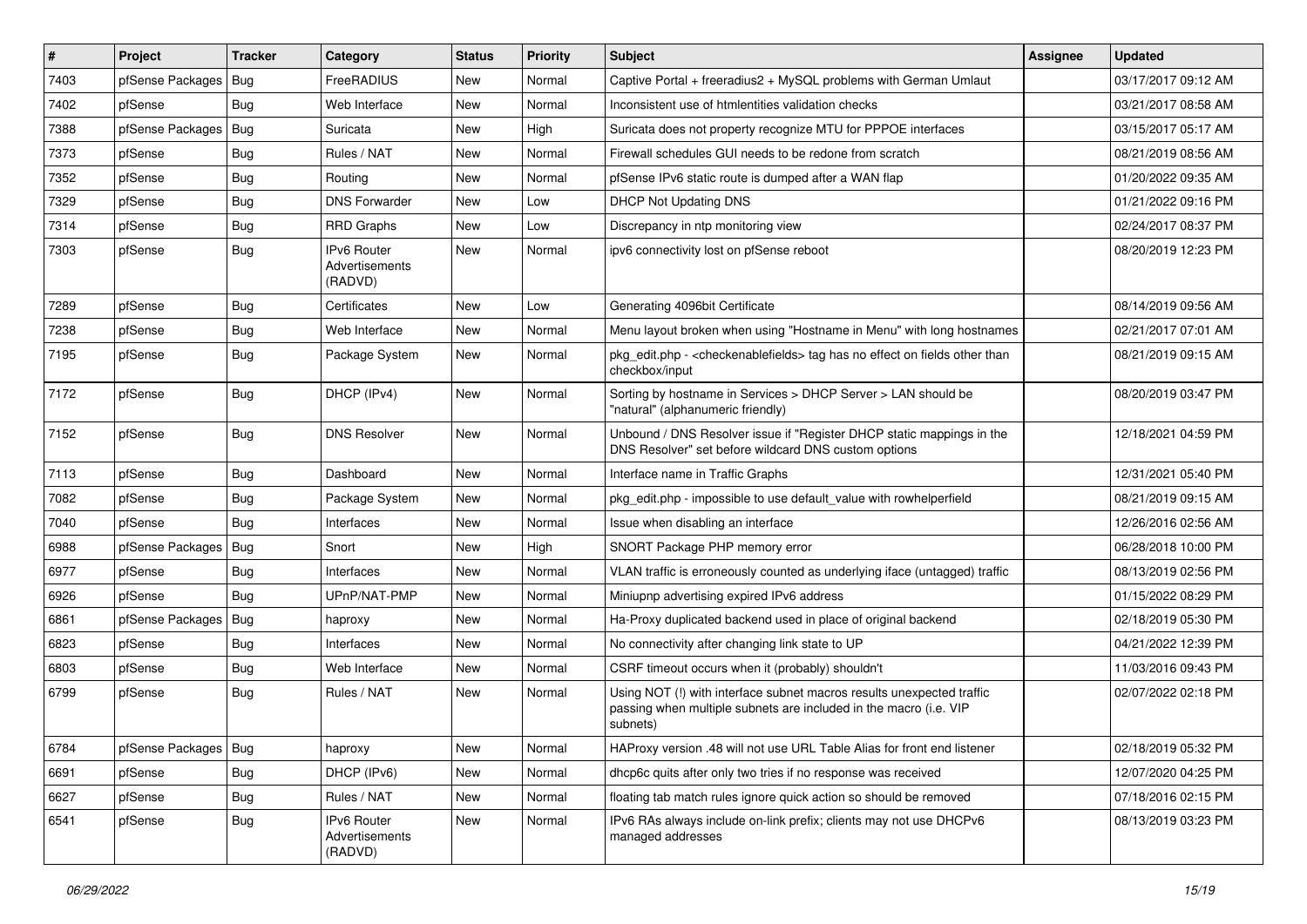| $\vert$ # | Project          | <b>Tracker</b> | Category                                 | <b>Status</b> | <b>Priority</b> | Subject                                                                                                         | <b>Assignee</b> | <b>Updated</b>      |
|-----------|------------------|----------------|------------------------------------------|---------------|-----------------|-----------------------------------------------------------------------------------------------------------------|-----------------|---------------------|
| 6521      | pfSense Packages | Bug            | squidguard                               | New           | Normal          | pfsense 2.3.1 squidguard -> Groups ACL -> Target Rules List missing                                             |                 | 06/25/2016 10:49 PM |
| 6481      | pfSense          | Bug            | <b>IPsec</b>                             | New           | Normal          | loading EAP_RADIUS method failed                                                                                |                 | 03/24/2020 04:25 PM |
| 6471      | pfSense Packages | Bug            | squidguard                               | New           | Normal          | pfsense 2.3.1 squidguard -> common ACL -> Target Rules List missing                                             |                 | 06/08/2016 06:22 PM |
| 6398      | pfSense          | <b>Bug</b>     | Configuration<br>Backend                 | New           | Normal          | If config cannot be loaded due to corruption or bug, it isn't handled<br>gracefully (just stops)                |                 | 08/13/2019 01:23 PM |
| 6386      | pfSense          | Bug            | IPv6 Router<br>Advertisements<br>(RADVD) | New           | Low             | Switching Router Advertisements to disabled should broadcast IP<br>Removal messages                             |                 | 05/22/2016 10:44 PM |
| 6361      | pfSense          | <b>Bug</b>     | Web Interface                            | New           | Low             | Responsive Mobile Menu issue                                                                                    |                 | 05/16/2016 12:09 PM |
| 6321      | pfSense          | Bug            | L <sub>2</sub> TP                        | New           | Normal          | Problem with connecting I2tp over ipsec from android and windows                                                |                 | 11/13/2020 11:01 AM |
| 6289      | pfSense          | <b>Bug</b>     | Interfaces                               | New           | Normal          | IPv6 address not given to track6 interfaces on create                                                           |                 | 12/30/2021 04:17 AM |
| 6186      | pfSense          | Bug            | Services                                 | New           | Normal          | race conditions in service startup                                                                              |                 | 04/21/2022 12:39 PM |
| 6083      | pfSense Packages | Bug            | Squid                                    | New           | Normal          | Sugid Realtime Monitor / Squid Cache Table not diplaying correctly                                              |                 | 12/06/2016 07:25 AM |
| 6051      | pfSense          | Bug            | DHCP (IPv6)                              | New           | Normal          | DHCPv6 Client Failure for additional WAN Address causes<br>2-seconds-service-restart-loop                       |                 | 12/03/2020 01:08 AM |
| 6029      | pfSense          | <b>Bug</b>     | <b>XML Parser</b>                        | New           | Normal          | Unhelpful error messages in xmlparse*.inc and generally                                                         |                 | 08/13/2019 12:52 PM |
| 5849      | pfSense          | <b>Bug</b>     | CARP                                     | New           | Normal          | Routing fail on CARP IPsec                                                                                      |                 | 12/18/2021 04:41 PM |
| 5786      | pfSense          | <b>Bug</b>     | Web Interface                            | New           | Normal          | Check WebConfigurator port for conflicts                                                                        |                 | 04/21/2022 12:39 PM |
| 5751      | pfSense Packages | Bug            | squidguard                               | New           | Normal          | SquidGuard target categories not saved when long "Domain List" is<br>provided                                   |                 | 01/10/2016 08:55 AM |
| 5652      | pfSense          | Bug            | Authentication                           | New           | Normal          | Radius IETF Class Group Assignment - Incorrect Standard                                                         |                 | 08/13/2019 01:39 PM |
| 5629      | pfSense          | <b>Bug</b>     | <b>IPsec</b>                             | New           | Normal          | Allow for IPsec configuration using certs without a CA                                                          |                 | 12/31/2021 05:21 PM |
| 5355      | pfSense          | <b>Bug</b>     | <b>IPsec</b>                             | New           | High            | on Dynamic WAN IP (DHCP Client) it takes 10 minutes before Phase1<br>reconnects                                 |                 | 07/08/2016 10:29 PM |
| 5306      | pfSense          | Bug            | Package System                           | New           | Normal          | textarea fields should have linebreaks sanitized automatically on save                                          |                 | 03/03/2017 04:15 AM |
| 5253      | pfSense          | <b>Bug</b>     | <b>PPP</b> Interfaces                    | New           | Normal          | 3gstats.php 100% CPU                                                                                            |                 | 01/08/2022 05:02 PM |
| 4740      | pfSense          | <b>Bug</b>     | Wireless                                 | New           | Normal          | Intel wireless kernel panic in infrastructure mode with WPA                                                     |                 | 11/13/2020 08:38 AM |
| 4680      | pfSense          | <b>Bug</b>     | <b>DHCP Relay</b>                        | New           | Normal          | DHCP relay does not work with DHCP server on other end of OpenVPN<br>tunnel                                     |                 | 05/05/2015 06:55 PM |
| 4604      | pfSense          | Bug            | <b>NTPD</b>                              | New           | Normal          | NTP time server entries may or may not work, depending upon interfaces<br>selected when configuring NTP service |                 | 12/11/2021 07:59 PM |
| 4467      | pfSense          | Bug            | <b>Traffic Shaper</b><br>(ALTQ)          | New           | Normal          | Traffic Graphs shows wrong throughput when traffic shaping enabled                                              |                 | 02/23/2015 05:31 PM |
| 3771      | pfSense          | Bug            | DHCP (IPv4)                              | New           | Normal          | Webinterface and dhcpdcrashes with 500+ static leases                                                           |                 | 08/21/2019 09:26 AM |
| 3706      | pfSense          | Bug            | User Manager /<br>Privileges             | New           | Normal          | Permission order affects default page on limited accounts, but can't<br>reorder                                 |                 | 02/06/2016 04:10 AM |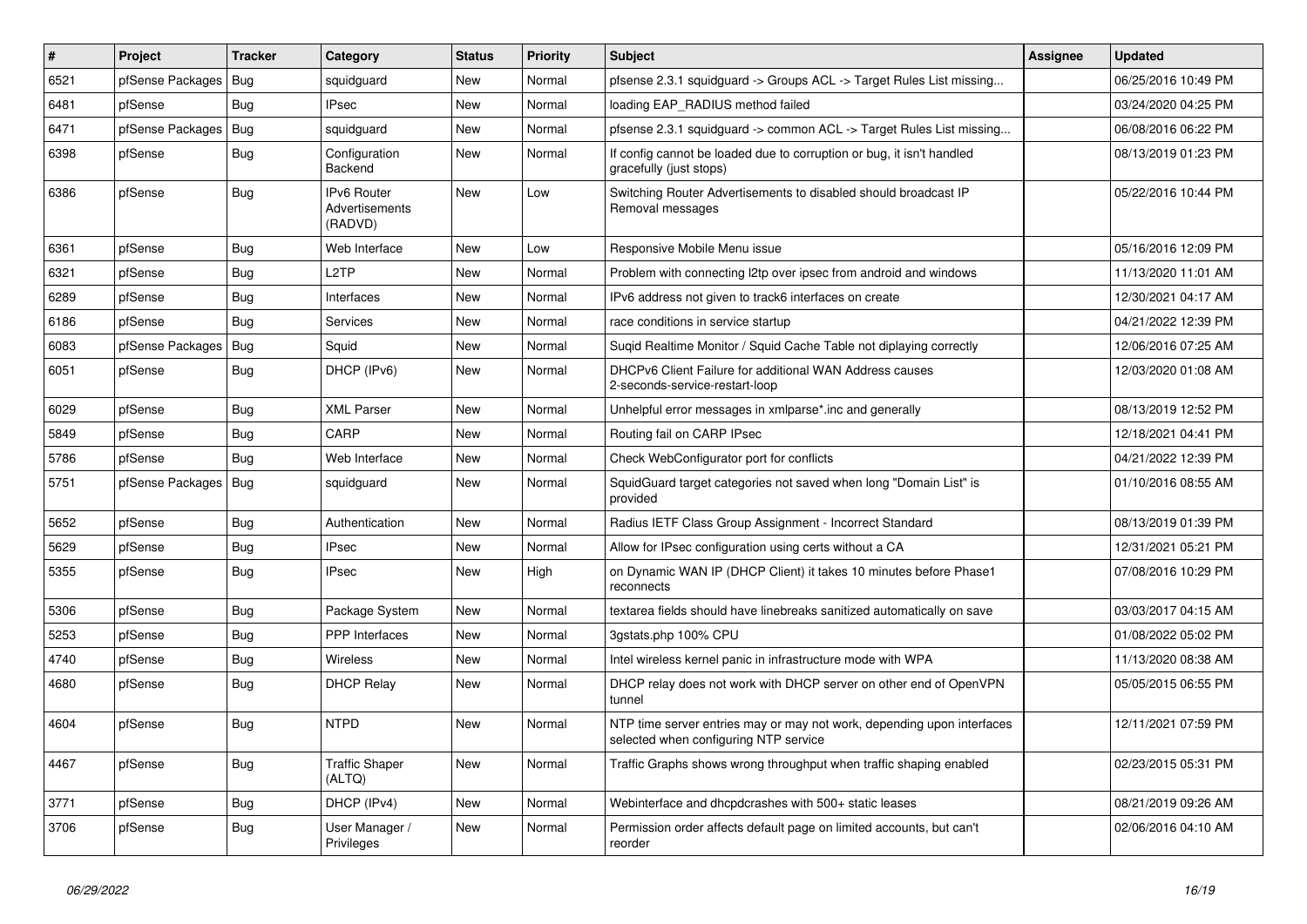| $\vert$ # | Project          | <b>Tracker</b> | Category                        | <b>Status</b> | <b>Priority</b> | <b>Subject</b>                                                                                                  | <b>Assignee</b> | <b>Updated</b>      |
|-----------|------------------|----------------|---------------------------------|---------------|-----------------|-----------------------------------------------------------------------------------------------------------------|-----------------|---------------------|
| 3465      | pfSense          | <b>Bug</b>     | <b>Traffic Shaper</b><br>(ALTQ) | New           | Normal          | Editing Traffic Shaper queues causes status_queues.php error                                                    |                 | 02/19/2014 01:53 AM |
| 3411      | pfSense          | <b>Bug</b>     | Dashboard                       | New           | Low             | Interfaces and statistics dashboard widgets very slow with large numbers<br>of interfaces                       |                 | 01/24/2014 02:09 AM |
| 3404      | pfSense          | <b>Bug</b>     | DHCP (IPv4)                     | <b>New</b>    | Normal          | DHCP Server Fails to Start on Interfaces that are Slow to Come Online<br>During Boot                            |                 | 02/11/2014 05:09 PM |
| 3382      | pfSense          | <b>Bug</b>     | <b>IGMP Proxy</b>               | <b>New</b>    | Normal          | IGMPPROXY fails with more than 32 interfaces                                                                    |                 | 07/12/2016 11:01 PM |
| 3358      | pfSense          | Bug            | Package System                  | New           | Normal          | new version of <include_file> is not required during reinstall_all</include_file>                               |                 | 12/26/2014 12:13 PM |
| 3326      | pfSense          | Bug            | <b>PPP</b> Interfaces           | New           | Normal          | IPv6 only PPPoE connection                                                                                      |                 | 11/18/2013 09:37 AM |
| 3312      | pfSense          | <b>Bug</b>     | <b>IPsec</b>                    | New           | Normal          | Gateway on IPsec rules is not functional in pf                                                                  |                 | 01/28/2020 10:09 PM |
| 2367      | pfSense          | <b>Bug</b>     | Rules / NAT                     | New           | Normal          | display negate rules in firewall_rules.php and evaluate when added                                              |                 | 05/07/2012 06:11 PM |
| 2335      | pfSense          | <b>Bug</b>     | <b>Operating System</b>         | New           | Normal          | IGMPProxy and CARP Results in System Instability Upon Reboot                                                    |                 | 07/19/2014 10:25 PM |
| 2308      | pfSense          | Bug            | <b>Traffic Shaper</b><br>(ALTQ) | <b>New</b>    | Normal          | HFSC WebUI doesn't check for "Bandwidth" setting                                                                |                 | 12/04/2012 07:12 PM |
| 2138      | pfSense          | <b>Bug</b>     | <b>RRD Graphs</b>               | New           | Normal          | RRD Wireless graph broken in BSS mode                                                                           |                 | 02/06/2016 04:59 AM |
| 1890      | pfSense          | Bug            | Translations                    | New           | Normal          | No gettext support in console scripts                                                                           |                 | 08/13/2019 12:24 PM |
| 1849      | pfSense          | <b>Bug</b>     | <b>Traffic Shaper</b><br>(ALTQ) | <b>New</b>    | Normal          | Traffic shaper - By Queue view needs to show/use friendly inerface names                                        |                 | 01/10/2022 08:10 AM |
| 1738      | pfSense          | <b>Bug</b>     | Backup / Restore                | New           | Very Low        | Restore fails when username in backup is not matching                                                           |                 | 12/11/2021 07:51 PM |
| 1667      | pfSense          | Bug            | L <sub>2</sub> TP               | New           | Normal          | L2TP server does not respond properly from a CARP VIP                                                           |                 | 12/11/2021 07:43 PM |
| 1620      | pfSense Packages | Bug            | Squid                           | <b>New</b>    | Normal          | Can't use transparent proxy when using bridge.                                                                  |                 | 10/07/2021 04:19 AM |
| 13248     | pfSense          | Regression     | DHCP (IPv6)                     | New           | Normal          | IPv6 Router Advertisements runs when config.xml does not contain an<br>entry for the interface                  |                 | 06/05/2022 07:44 PM |
| 13156     | pfSense Packages | Regression     | pfBlockerNG                     | New           | Normal          | pfBlockerNG IP block stats do not work                                                                          |                 | 06/29/2022 07:00 AM |
| 12581     | pfSense          | Regression     | DHCP (IPv6)                     | <b>New</b>    | Normal          | CARP IPv6 assigned address does not get advertised to endpoints with<br><b>RADV</b>                             |                 | 12/16/2021 02:34 PM |
| 12382     | pfSense          | Regression     | OpenVPN                         | New           | Normal          | Certificate Depth checking creates OpenVPN micro-outages every time a<br>user authenticates after 2.5.2 upgrade |                 | 01/17/2022 04:17 AM |
| 12183     | pfSense          | Regression     | Interfaces                      | <b>New</b>    | Low             | Changing MAC address for PPP parent interface stopped working                                                   |                 | 04/20/2022 04:16 PM |
| 11634     | pfSense Packages | Regression     | <b>BIND</b>                     | New           | Normal          | bind hangs when pfsense is reconnecting as an openypn client to a TUN<br>openvpn server                         |                 | 03/14/2021 07:23 AM |
| 11534     | pfSense Packages | Regression     | FreeRADIUS                      | New           | High            | FreeRADIUS EAP anonymous connection forbidden out-of-tunnel                                                     |                 | 07/14/2021 02:32 AM |
| 13305     | pfSense          | Feature        | Certificates                    | New           | Normal          | Certificate Revocation page should show expiration date                                                         |                 | 06/27/2022 10:26 AM |
| 13297     | pfSense          | Feature        | Routing                         | New           | Normal          | Support for Gateway Groups as Static Route destinations                                                         |                 | 06/24/2022 07:41 AM |
| 13296     | pfSense          | Feature        | DHCP (IPv6)                     | New           | Normal          | Add support for DHCP6 OPTION_PD_EXCLUDE (RFC 6603)                                                              |                 | 06/24/2022 10:10 PM |
| 13294     | pfSense          | Feature        | Gateways                        | New           | Low             | Change gateway name                                                                                             |                 | 06/22/2022 06:07 PM |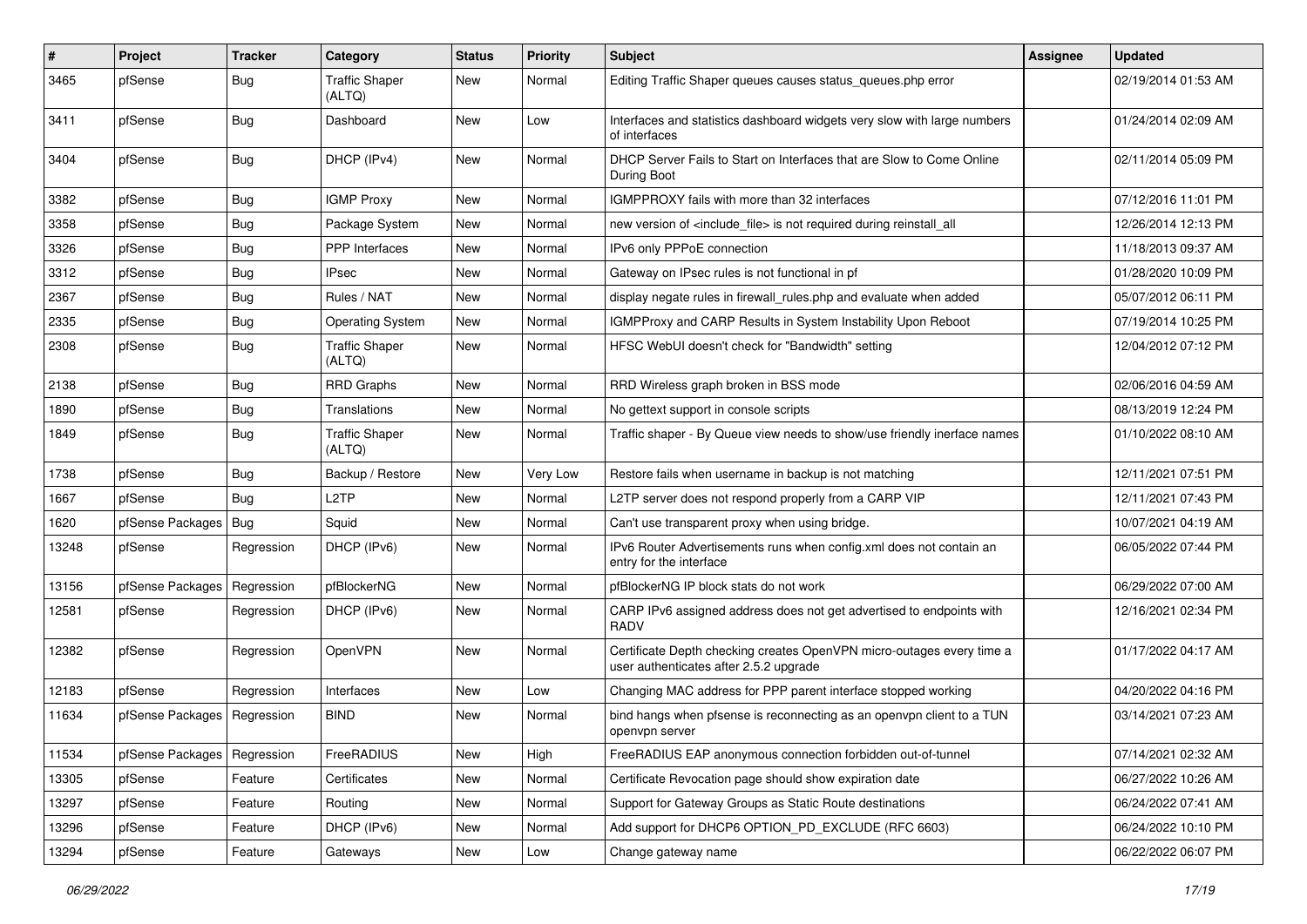| #     | Project                    | Tracker | Category                        | <b>Status</b> | <b>Priority</b> | <b>Subject</b>                                                                                  | <b>Assignee</b> | <b>Updated</b>      |
|-------|----------------------------|---------|---------------------------------|---------------|-----------------|-------------------------------------------------------------------------------------------------|-----------------|---------------------|
| 13293 | pfSense                    | Feature | <b>OpenVPN</b>                  | <b>New</b>    | Normal          | Option to set auth-gen-token in OpenVPN GUI                                                     |                 | 06/21/2022 02:35 PM |
| 13292 | pfSense Packages           | Feature | <b>ACME</b>                     | New           | Normal          | Separator                                                                                       |                 | 06/21/2022 12:06 PM |
| 13287 | pfSense                    | Feature | Configuration<br><b>Backend</b> | New           | Normal          | Encode OpenVPN Custom Options                                                                   |                 | 06/20/2022 10:33 AM |
| 13264 | pfSense                    | Feature | <b>IPsec</b>                    | <b>New</b>    | Normal          | IPSec Phase2 select multiple PFS key groups                                                     |                 | 06/10/2022 04:29 PM |
| 13260 | pfSense                    | Feature | Authentication                  | New           | Normal          | Add support for OpenVPN static-challenge                                                        |                 | 06/09/2022 02:04 PM |
| 13256 | pfSense                    | Feature | DHCP (IPv4)                     | <b>New</b>    | Normal          | Better handling of duplicate IPs in static DHCP assignments                                     |                 | 06/11/2022 04:51 PM |
| 13246 | pfSense Packages           | Feature | iperf                           | New           | Normal          | iperf3 service controls do not work                                                             |                 | 06/05/2022 06:51 PM |
| 13244 | pfSense                    | Feature | Web Interface                   | New           | Normal          | Add help text under Timezone settings in the GUI                                                |                 | 06/03/2022 01:00 PM |
| 13242 | pfSense                    | Feature | <b>Gateway Monitoring</b>       | New           | Normal          | Enhancements to static route creation/deletion for dpinger monitor IPs                          |                 | 06/03/2022 11:20 AM |
| 13227 | pfSense                    | Feature | IPsec                           | New           | High            | Enable IPSec Virtual IP Pool assignment by Radius for Mobile Users -<br><b>SIMPLE FIX</b>       |                 | 05/27/2022 10:15 AM |
| 13220 | pfSense                    | Feature | Captive Portal                  | <b>New</b>    | Very Low        | Voucher per-roll bandwidth restrictions and traffic quotas                                      |                 | 05/26/2022 08:16 AM |
| 13219 | pfSense                    | Feature | Captive Portal                  | New           | Very Low        | Enable/Disable single voucher roll                                                              |                 | 05/26/2022 08:14 AM |
| 13207 | pfSense Packages           | Feature | pfBlockerNG                     | <b>New</b>    | Normal          | The feed column on the Alerts page is confusing                                                 |                 | 05/24/2022 04:56 AM |
| 13201 | pfSense Packages           | Feature | pfBlockerNG                     | New           | Normal          | Add FireHol Security IP Feeds                                                                   |                 | 05/23/2022 06:34 AM |
| 13200 | pfSense Packages           | Feature | pfBlockerNG                     | New           | Normal          | Custom DNS Servers for Alert settings                                                           |                 | 05/23/2022 06:16 AM |
| 13199 | pfSense Packages           | Feature | pfBlockerNG                     | New           | Normal          | Feed groups should not have the first listing in the group bar                                  |                 | 05/23/2022 06:03 AM |
| 13198 | pfSense Packages           | Feature | pfBlockerNG                     | New           | Normal          | Dark Theme Styling issues - Alerts White bar                                                    |                 | 05/23/2022 06:05 AM |
| 13197 | pfSense Packages           | Feature | pfBlockerNG                     | New           | Normal          | Put a Single donation link and a proper patreon lin in the pfBlocker<br>Support Banner / Widget |                 | 05/23/2022 05:35 AM |
| 13196 | pfSense Packages           | Feature | pfBlockerNG                     | <b>New</b>    | Normal          | remove NoVirusThanks feed                                                                       |                 | 05/23/2022 06:05 AM |
| 13195 | pfSense Packages           | Feature | pfBlockerNG                     | New           | Normal          | Dedicated website for Feed mangement - Community Driven                                         |                 | 05/23/2022 05:22 AM |
| 13179 | pfSense Packages           | Feature | pfBlockerNG                     | New           | High            | Search based on CIDR                                                                            |                 | 05/17/2022 09:45 AM |
| 13168 | pfSense                    | Feature | Dashboard                       | New           | Low             | Multiple Dashboard views for a single user                                                      |                 | 05/16/2022 07:53 AM |
| 13161 | pfSense                    | Feature | Web Interface                   | New           | Very Low        | FLASH PORT'S LED button, to help quickly find port that need to be<br>connected to patch&cable  |                 | 05/14/2022 06:35 AM |
| 13138 | pfSense Packages           | Feature | pfBlockerNG                     | New           | Normal          | DNS over HTTPS/TLS Blocking should be removed from SafeSearch                                   |                 | 05/07/2022 02:52 AM |
| 13137 | pfSense Packages   Feature |         | pfBlockerNG                     | New           | Normal          | ckuethe/doh-blocklist.txt add to DoH feeds                                                      |                 | 05/07/2022 02:39 AM |
| 13136 | pfSense Packages   Feature |         | pfBlockerNG                     | New           | Normal          | Add crypt0rr DNS-over-HTTPS (DOH) provider list feeds                                           |                 | 05/07/2022 02:27 AM |
| 13091 | pfSense                    | Feature | <b>OpenVPN</b>                  | New           | Normal          | RFE: Ability to specify the order of OpenVPN Authentication servers                             |                 | 04/22/2022 04:30 PM |
| 13044 | pfSense Packages           | Feature | Mail report                     | New           | Normal          | Customized reporting                                                                            |                 | 04/11/2022 09:22 AM |
| 13039 | pfSense Packages   Feature |         | AWS VPC                         | New           | Normal          | Handle transit gateway VPNs in the AWS VPN wizard                                               |                 | 04/11/2022 07:31 AM |
| 13017 | pfSense                    | Feature | Packet Capture                  | New           | Normal          | Packet capture: add preview results while capture is running                                    |                 | 04/09/2022 11:08 AM |